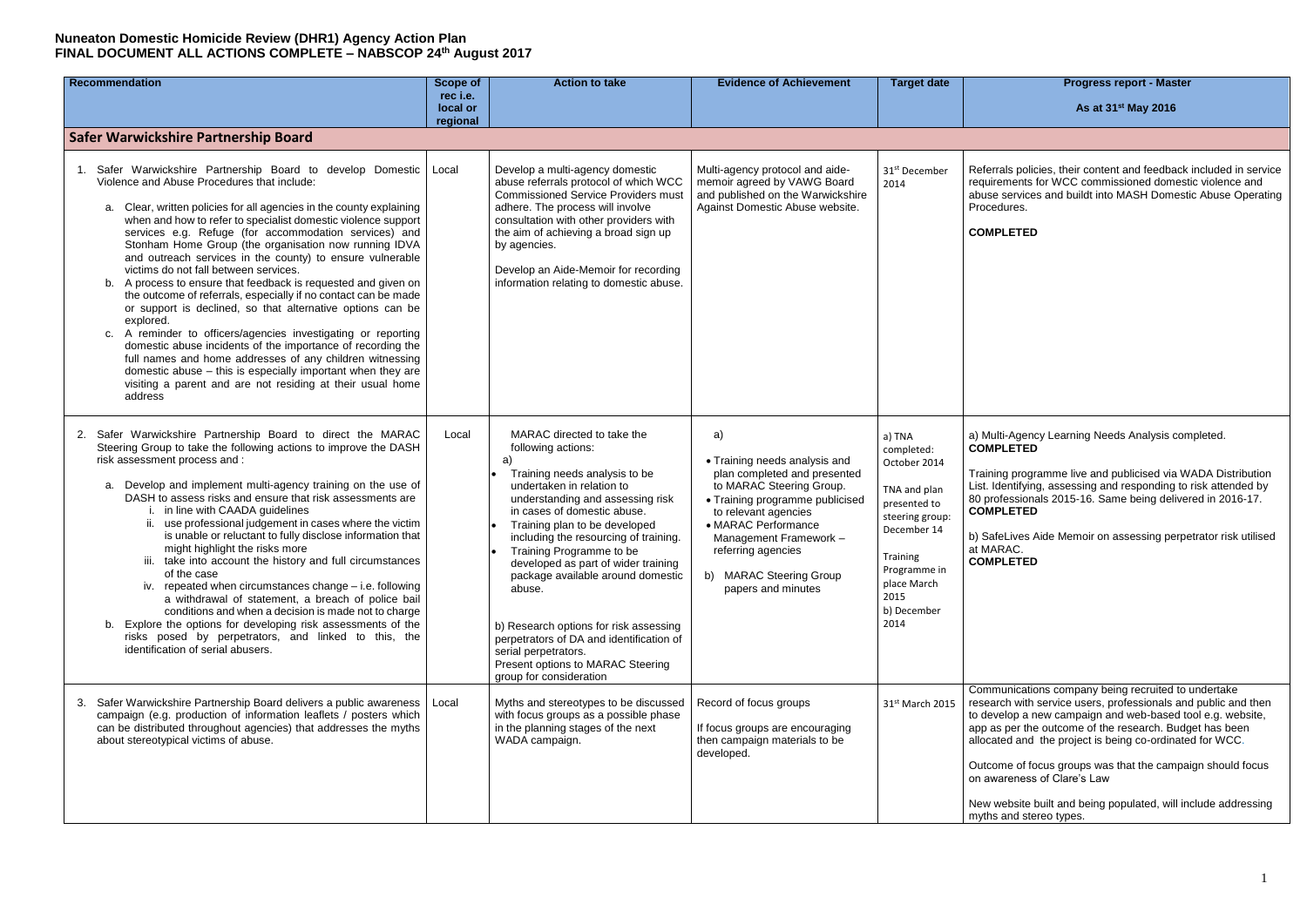### April 2012 **COMPLETED**

 Since this case occurred an independent strategic review was completed into DA support services in Warwickshire. SWPB were the accountable body for the review and the resulting proposed new service model.

 Following a public consultation a new model of service delivery was implemented from 01/04/2012 which addresses these issues.

IR information sharing will be picked up within the new single ormation sharing agreement that is being developed to blace the Community Safety Information Sharing Protocol. is will be in place by May 2016. Further guidance in terms of  $\theta$  mechanisms of sharing the information will be set out within DHR protocol which is due to be finalised by June 2016. **COMPLETED**

nversation had and follow up email sent to Home Office. response received to date.

Iter sent to CAADA No response received to date.

minders have been sent requesting responses to letters to me Office; CAADA and CPS. No response to date.

Iter received from CAADA, to be discussed at NABSCOP on August 2015.

calated to the County wide DHR theme group. Quality surance elements are also being explored by this group to vide reassurance that a recommendation has been delivered.

| Safer Warwickshire Partnership Board develops an Information<br>4.<br>Sharing Protocol, with accompanying guidance, for all partner<br>agencies regarding sharing information within DHRs. This should<br>include guidance on collecting information in a timely way so that<br>any information that cannot be shared with the Panel pre-trial has<br>been secured internally, thus avoiding the difficulty caused by staff<br>moving on or forgetting detail.                                                                                                                   | Local    | Develop required guidance as an<br>appendix to the Community Safety<br>Information Sharing Protocol which is<br>a tier 2 agreement and should be<br>taken in conjunction with the tier 1<br>Warwickshire Information Sharing<br>Charter. | Guidance agreed and included as<br>appendix to the Community Safety<br><b>Information Sharing Protocol</b>                                               | 31 <sup>st</sup> March 2015 | <b>DH</b><br>info<br>rep<br>Thi<br>the<br>the                                     |
|----------------------------------------------------------------------------------------------------------------------------------------------------------------------------------------------------------------------------------------------------------------------------------------------------------------------------------------------------------------------------------------------------------------------------------------------------------------------------------------------------------------------------------------------------------------------------------|----------|------------------------------------------------------------------------------------------------------------------------------------------------------------------------------------------------------------------------------------------|----------------------------------------------------------------------------------------------------------------------------------------------------------|-----------------------------|-----------------------------------------------------------------------------------|
| The Chair of the Safer Warwickshire Partnership Board raises with<br>5.<br>the Home Office and with CAADA the following national concerns:<br>a. The lack of sanctions available to police regarding breaches<br>of police bail.<br>b. The need for CAADA to revise the guidance on the definition<br>of repeat incidents, to include incidents where bail conditions<br>have been breached                                                                                                                                                                                      | National | Correspondence raising both<br>concerns written and sent to both<br><b>CAADA</b> and Home Office                                                                                                                                         | Letter sent to CAADA from Chair of<br><b>SWPB</b><br>Email sent to Home Office from<br><b>WCC Group Manager Community</b><br>Safety and Substance Misuse | Action<br>completed         | Co<br>No<br>Let<br>Re<br>Ho<br>Let<br>4 <sup>th</sup><br><b>Esc</b><br>ass<br>pro |
| The Chair of the Safer Warwickshire Partnership Board raises with<br>6.<br>the CPS the following national concern: that the CPS explores<br>whether there are opportunities to speed up the process for<br>progressing charges to reduce the risks of withdrawal or retraction                                                                                                                                                                                                                                                                                                   | National | Correspondence raising the concern<br>sent to CPS                                                                                                                                                                                        | Letter sent from Chair of SWPB                                                                                                                           | Action<br>completed         | Let<br>Re<br>Ho<br>Let<br>4 <sup>th</sup><br>Eso<br>ass<br>pro                    |
| Warwickshire County Council - Community Safety and Substance Misuse                                                                                                                                                                                                                                                                                                                                                                                                                                                                                                              |          |                                                                                                                                                                                                                                          |                                                                                                                                                          |                             |                                                                                   |
| 7. Warwickshire County Council, as the commissioner of domestic<br>abuse services, completes a review of the IDVA service to ensure<br>that resources are maximised and deployed effectively to<br>adequately support high risk victims across the County. This should<br>include exploring alternative, flexible models of multi-agency<br>support. The findings of the review should be reported to the Safer<br>Warwickshire Partnership Board and identify the strategy for<br>managing workload within the context of diminishing resources.<br><b>MARAC Steering Group</b> | local    | • Undertake review of DA services<br>which includes recommendations<br>for ensuring resources are<br>deployed effectively to support high<br>risk victims.<br>• Review to be reported to SWPB                                            | • Review published<br>• SWPB minutes                                                                                                                     | April 2012                  |                                                                                   |

### **COMPLETED**

Iter sent to CPS No response received to date.

minders have been sent requesting responses to letters to me Office; CAADA and CPS.

Iter received from the CPS, to be discussed at NABSCOP on August 2015.

calated to the County wide DHR theme group. Quality surance elements are also being explored by this group to vide reassurance that a recommendation has been delivered.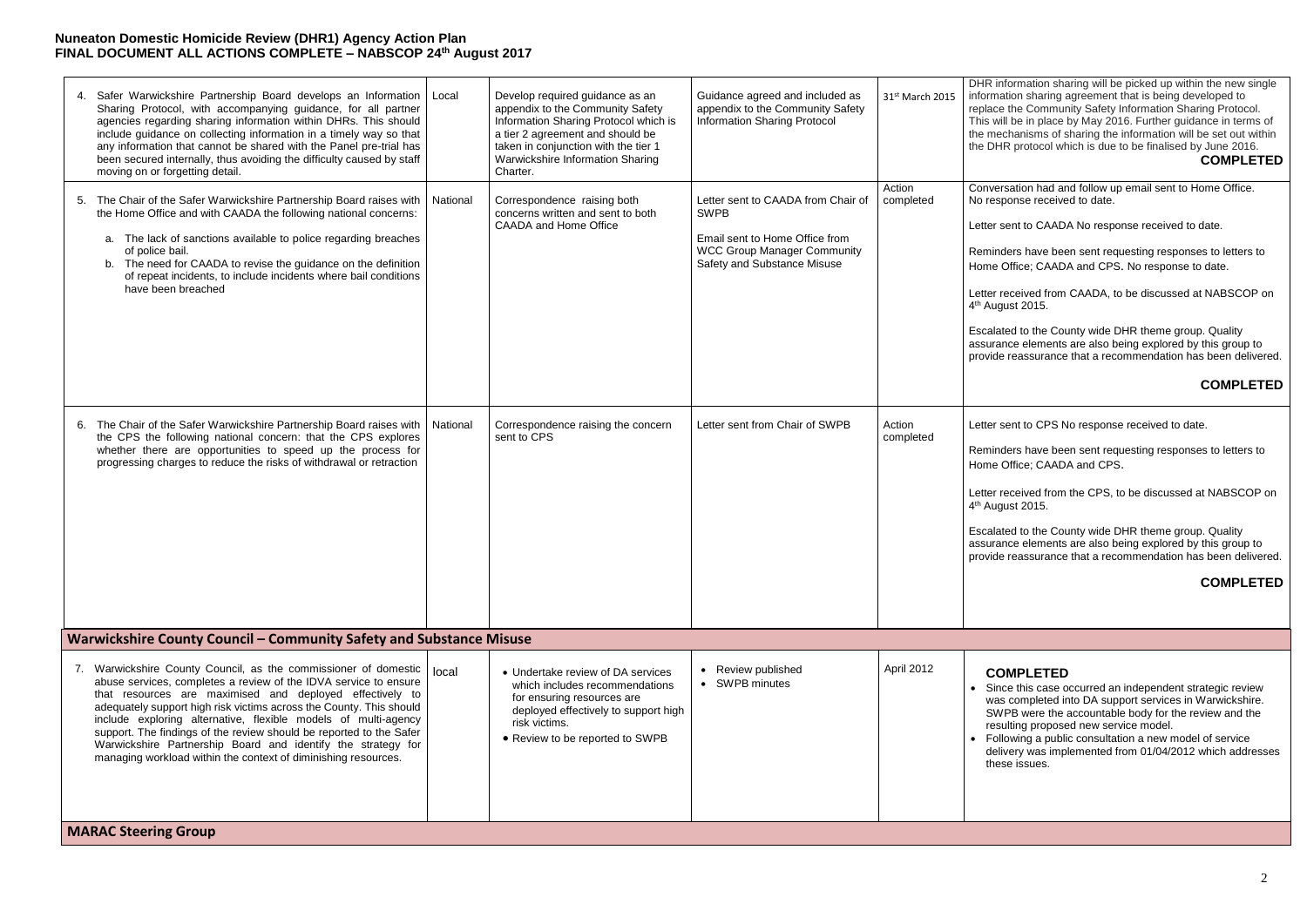# October 2014 **COMPLETED**

| 8.                                            | The MARAC steering group develops and ensures implementation<br>of an induction programme for new MARAC agencies and<br>representatives to support them in understanding their roles and the<br>requirements of MARAC agencies.                                                                                                                                                                                                                                                                                                                                                                                                                                                                                                                                                                                                                                                                                                                                                                                                                                                                                                                                                                                                                                                                                                                                                                                                                                                                                                                                                                                                                                                                                                                                                                                                                     | Local | Develop and implement local MARAC<br>Induction Programme                                                                                                                                                                                                                                                                                                                                                                                                                                                                                                                                                                                                                                                                                                                                                                                                                                                                                                                                                                                                                                                                                                                                                         | • MARAC Induction Guide<br>Produced.<br>• Record of induction meetings<br>held.<br>• MARAC Performance<br>Management Framework -<br>referral source, repeat cases,<br>attendance, referral quality,<br>actions completed                                                                                                                                                                                                                                                                                                                                                                                                                                                                                                                                                                                                                                                                                                                                                                                                                          | October 2014                                                                                                                                          |                                                                                                                                                          |
|-----------------------------------------------|-----------------------------------------------------------------------------------------------------------------------------------------------------------------------------------------------------------------------------------------------------------------------------------------------------------------------------------------------------------------------------------------------------------------------------------------------------------------------------------------------------------------------------------------------------------------------------------------------------------------------------------------------------------------------------------------------------------------------------------------------------------------------------------------------------------------------------------------------------------------------------------------------------------------------------------------------------------------------------------------------------------------------------------------------------------------------------------------------------------------------------------------------------------------------------------------------------------------------------------------------------------------------------------------------------------------------------------------------------------------------------------------------------------------------------------------------------------------------------------------------------------------------------------------------------------------------------------------------------------------------------------------------------------------------------------------------------------------------------------------------------------------------------------------------------------------------------------------------------|-------|------------------------------------------------------------------------------------------------------------------------------------------------------------------------------------------------------------------------------------------------------------------------------------------------------------------------------------------------------------------------------------------------------------------------------------------------------------------------------------------------------------------------------------------------------------------------------------------------------------------------------------------------------------------------------------------------------------------------------------------------------------------------------------------------------------------------------------------------------------------------------------------------------------------------------------------------------------------------------------------------------------------------------------------------------------------------------------------------------------------------------------------------------------------------------------------------------------------|---------------------------------------------------------------------------------------------------------------------------------------------------------------------------------------------------------------------------------------------------------------------------------------------------------------------------------------------------------------------------------------------------------------------------------------------------------------------------------------------------------------------------------------------------------------------------------------------------------------------------------------------------------------------------------------------------------------------------------------------------------------------------------------------------------------------------------------------------------------------------------------------------------------------------------------------------------------------------------------------------------------------------------------------------|-------------------------------------------------------------------------------------------------------------------------------------------------------|----------------------------------------------------------------------------------------------------------------------------------------------------------|
| 9.<br>a.<br>c.<br>d.<br>е.<br>SO.<br>f.<br>g. | The MARAC steering group implements the following improvements<br>to MARAC processes and procedures, ensuring that these are all<br>compliant with CAADA guidance and checklists:<br>Completes and circulates the revision of the MARAC<br><b>Operating Protocol</b><br>b. Completes and circulates the MARAC Information Sharing<br>Protocol<br>Improves and re-formats the MARAC minutes template to<br>ensure that it includes:<br>Whether the victim is aware of the referral<br>The contribution of each agency<br>Detail of the discussion of the case<br>iii.<br>The rationale of why actions were not pursued<br>IV.<br>v. The risks identified, how these risks will be addressed,<br>by whom and by when<br>vi. Identification of the support agency for the victim to<br>feedback the outcome of the MARAC to the victim<br>vii. That clear SMART action points are included in<br>MARAC minutes following all MARAC meetings to<br>prevent ambiguity.(refuge)<br>Clearly defines the role of the IDVA in relation to the MARAC,<br>including the requirement to contact the victim prior to the<br>meeting and to ensure that there is clarity about ongoing<br>contact<br>Makes a formal decision regarding the flagging of files, and<br>inform all agencies of the outcome and the procedure for doing<br>Reminds all agencies of their responsibilities relating to<br>attendance, including sending deputies and/or written notes in<br>the absence of the usual representative<br>In view of the high number of cases referred to the North<br>MARAC, to split the monthly meeting into 2 (if less than 20<br>cases referred, the second meeting can be cancelled).<br>h. Completes a feasibility study as to whether a multi-agency<br>web-based database for MARAC cases (e.g. Paloma's<br>MODUS database) would be beneficial. | Local | Revise MOP in line with<br>а.<br><b>CAADA</b> guidelines<br>b. Complete and ensure agency<br>sign up to MARAC ISP (in line<br>with CAADA guidelines)<br><b>MARAC Minutes template to</b><br>C.<br>be revised to include:<br>• Whether the victim is aware of the<br>referral<br>• The contribution of each agency<br>Detail of the discussion of the case<br>• The rationale of why actions were<br>agreed or not pursued<br>The risks identified, how these risks<br>will be addressed, by whom and by<br>when<br>• Identification of the support agency<br>for the victim<br>Role of the IDVA in relation to<br>d.<br>MARAC included in MOP, to<br>include clarification of<br>requirements around victim<br>contact prior to MARAC<br>meeting. Ongoing contact to<br>be agreed at each MARAC.<br>e. Item to be tabled for<br>discussion at MARAC Steering<br>Group. MOP to be amended if<br>required.<br>f. Annual reminder to be issued<br>by MARAC Steering Group<br>Chair<br>Steering Group to consider<br>g.<br>options for managing the<br>volume of cases heard at each<br>MARAC meeting - in line with<br>CAADA guidance<br>h. Feasibility Study undertaken<br>and reported to MARAC<br>steering group | a) New MOP completed and<br>published on the MARAC page on<br>www.talk2someone.org.uk<br><b>MARAC Steering Group as</b><br>feedback shows some areas<br>require strengthening.<br>Agency sign up to be further<br>reviewed<br>b) MARAC ISP approved by<br><b>MARAC Steering Group and</b><br>recorded in Steering Group minutes<br>MARAC ISP published on MARAC<br>webpage as part of MARAC<br>Resource Pack<br>Record of agencies that have<br>signed ISP<br>c) Revised Minutes template<br>agreed by steering group then:<br>published on MARAC web<br>page<br>included in MARAC<br>Resource pack<br>Utilised each month<br>d) Revised MOP.<br><b>MARAC</b> minutes<br>e) MARAC Steering Group minutes<br>Revised MOP - if amendments<br>required.<br><b>MARAC Performance</b><br>Management Framework - repeat<br>cases<br>f) Reminder letter/ email sent<br><b>MARAC Performance Management</b><br>Framework - agency attendance<br>g) MARAC Steering Group minutes<br><b>MARAC Performance Management</b><br>Framework - cases per month and | a) October 2012<br>b)December<br>2014<br>c) October 2014<br>d) NA<br>e) March 2015<br>f) Reminder to<br>be sent April<br>each year<br>g) October 2014 | a)<br>$\mathbf{b}$<br>Pro<br>cc<br>c) l<br>gui<br>On<br>The<br>C)<br>d)<br>$e)$ l<br>f) $\mathsf{C}$<br>g) l<br>$\overline{c}$<br>h)<br>inc<br>deo<br>cc |
|                                               |                                                                                                                                                                                                                                                                                                                                                                                                                                                                                                                                                                                                                                                                                                                                                                                                                                                                                                                                                                                                                                                                                                                                                                                                                                                                                                                                                                                                                                                                                                                                                                                                                                                                                                                                                                                                                                                     |       |                                                                                                                                                                                                                                                                                                                                                                                                                                                                                                                                                                                                                                                                                                                                                                                                                                                                                                                                                                                                                                                                                                                                                                                                                  | meetings held                                                                                                                                                                                                                                                                                                                                                                                                                                                                                                                                                                                                                                                                                                                                                                                                                                                                                                                                                                                                                                     |                                                                                                                                                       |                                                                                                                                                          |

a, with concurrang. c) **COMPLETED**

North MARAC to become fortnightly from Feb 2016 **COMPLETED**

MASH solution finalised April 2016 and now not able to corporate MARAC Requirements. Steering Group making  $c$ ision November 2016

# **a) COMPLETED**

**b)** MARAC ISP to be included within new County Info Sharing otocol as per 4 above. **COMPLETED**

Revised template from January 2013 in line with CAADA idelines and includes:

- Whether the victim is aware of the referral
- The contribution of each agency
- Detail of the discussion of the case
- The risks identified, how these risks will be addressed, by whom and by when
- Identification of the support agency for the victim ly item outstanding:

#### d) **COMPLETED**

Item remains on MARAC Steering Group Agenda

#### f) **COMPLETED**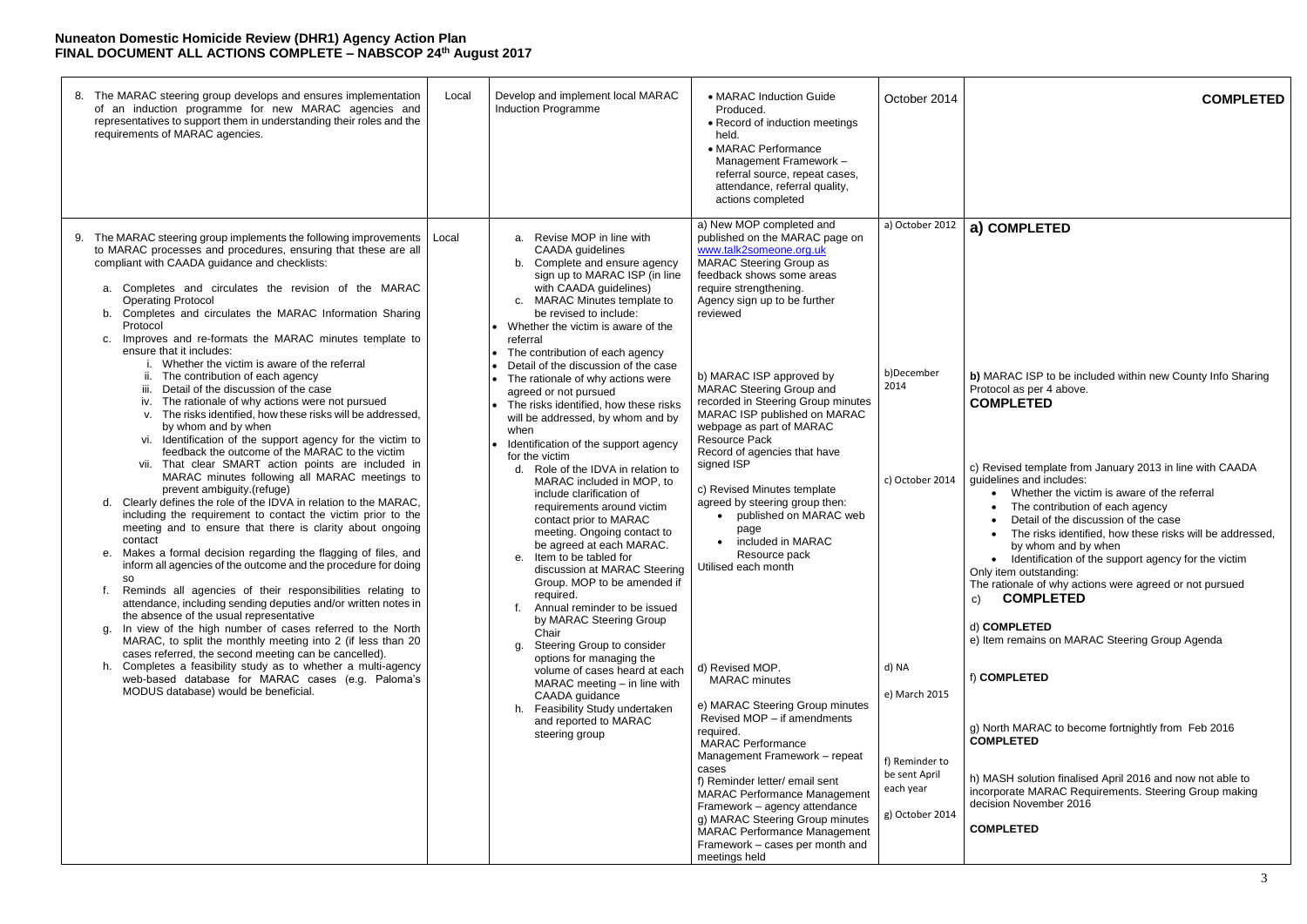# **COMPLETED**

ARAC Co-Ordinator Developing Action Plan following on from lest MARAC Quality Assurance Self-Assessment process eplaces previous CAADA QA report against updated guidelines eports received November 2014). Action Plan being ended at Steering Group meeting 27 January 2015.

tion Plan agreed by Steering Group November 2015. atstanding actions included, or rationale recorded as to why t including.

# **COMPLETED**

ne alliance operating manual states that DA is investigated by a most appropriate resource, Depending on level of risk, this ay be SNT, Patrol or LBCID or PVP. High Risk DA will be scussed at DMM and attract tasking to support the resource ocation.

High-Risk Domestic Abuse will attract Detective oversight. All gh-Risk DA will be assessed by a dedicated Domestic Abuse Risk Assessor, who are responsible for referrals and risk tigation work with the injured party

|       |                                                                                                                                                                                                                                                                                                                                                                      | h) Feasibility Study presented to<br><b>MARAC Steering Group</b>                                                                                                                      | h) March 2015                                                                                                                      |                                                                        |
|-------|----------------------------------------------------------------------------------------------------------------------------------------------------------------------------------------------------------------------------------------------------------------------------------------------------------------------------------------------------------------------|---------------------------------------------------------------------------------------------------------------------------------------------------------------------------------------|------------------------------------------------------------------------------------------------------------------------------------|------------------------------------------------------------------------|
| Local | • Include relevant CAADA guidelines<br>in MOP and MARAC Action Plan.<br>• Include section on repeat cases in<br>MARAC induction sessions/ guide<br>for agencies.<br>• Include identifying and responding<br>to repeats in MARAC training.                                                                                                                            | <b>MOP</b><br>$\bullet$<br><b>MARAC Action Plan</b><br>$\bullet$<br>Induction guide<br>$\bullet$<br><b>MARAC Performance</b><br>$\bullet$<br><b>Management Framework</b><br>(repeats) | Action plan<br>developed as<br>above<br>Induction<br>guide<br>developed as<br>above<br>Training<br>Programme<br>begins as<br>above | Dis<br>No<br>Wi<br>Re<br>me                                            |
|       | Develop MARAC action plan<br>incorporating outstanding<br>recommendations from CAADA QA<br>report                                                                                                                                                                                                                                                                    | Action plan completed including<br>outstanding recommendations.                                                                                                                       | Develop<br>MARAC action<br>plan<br>incorporating<br>outstanding<br>recommendati<br>ons from<br><b>CAADA QA</b><br>report           | MA<br>late<br>(re<br>$-$ re<br>dis<br>Ac<br>Ou<br>not                  |
|       |                                                                                                                                                                                                                                                                                                                                                                      |                                                                                                                                                                                       |                                                                                                                                    |                                                                        |
| Local | Set out a clear policy on who will<br>investigate and supervise the<br>investigation of 'high-risk' DA crimes,<br>outlining the types of cases to be<br>retained by Local Policing/CID and<br>those that will be undertaken by PVP<br>(i.e. as a consequence of needing the<br>involvement of a specialist DA<br>investigator)                                       | A clear policy on who will<br>investigate and supervise the<br>investigation of 'high-risk' DA<br>crimes                                                                              | August 2014<br>(to allow for<br>final recruiting<br>of staff)                                                                      | Th<br>the<br>m <sub>5</sub><br>dis<br>allo<br>All<br>Hig<br>Ris<br>mit |
| Local | a) Development of a policy that<br>identifies acceptable levels of inputting<br>backlogs dependant on risk level, and<br>that includes a mechanism for<br>reporting when the levels are<br>exceeded.<br>b) Embedding the new process that<br>has already been introduced to actively<br>manage and triage any backlog to<br>identify any case that relates to either | Inputting Policy in Place Triage<br>process in place that has been<br>reviewed and is effective<br>Supervisors in place in the PVP<br>East HAU (i.e. RAU)                             |                                                                                                                                    |                                                                        |
|       |                                                                                                                                                                                                                                                                                                                                                                      |                                                                                                                                                                                       |                                                                                                                                    |                                                                        |

scussed at MARAC Steering Group Development Day vember 2014. Ill be included in MARAC Action Plan 2015.

epeats are included for discussion in MARAC Induction etings.

### **COMPLETED**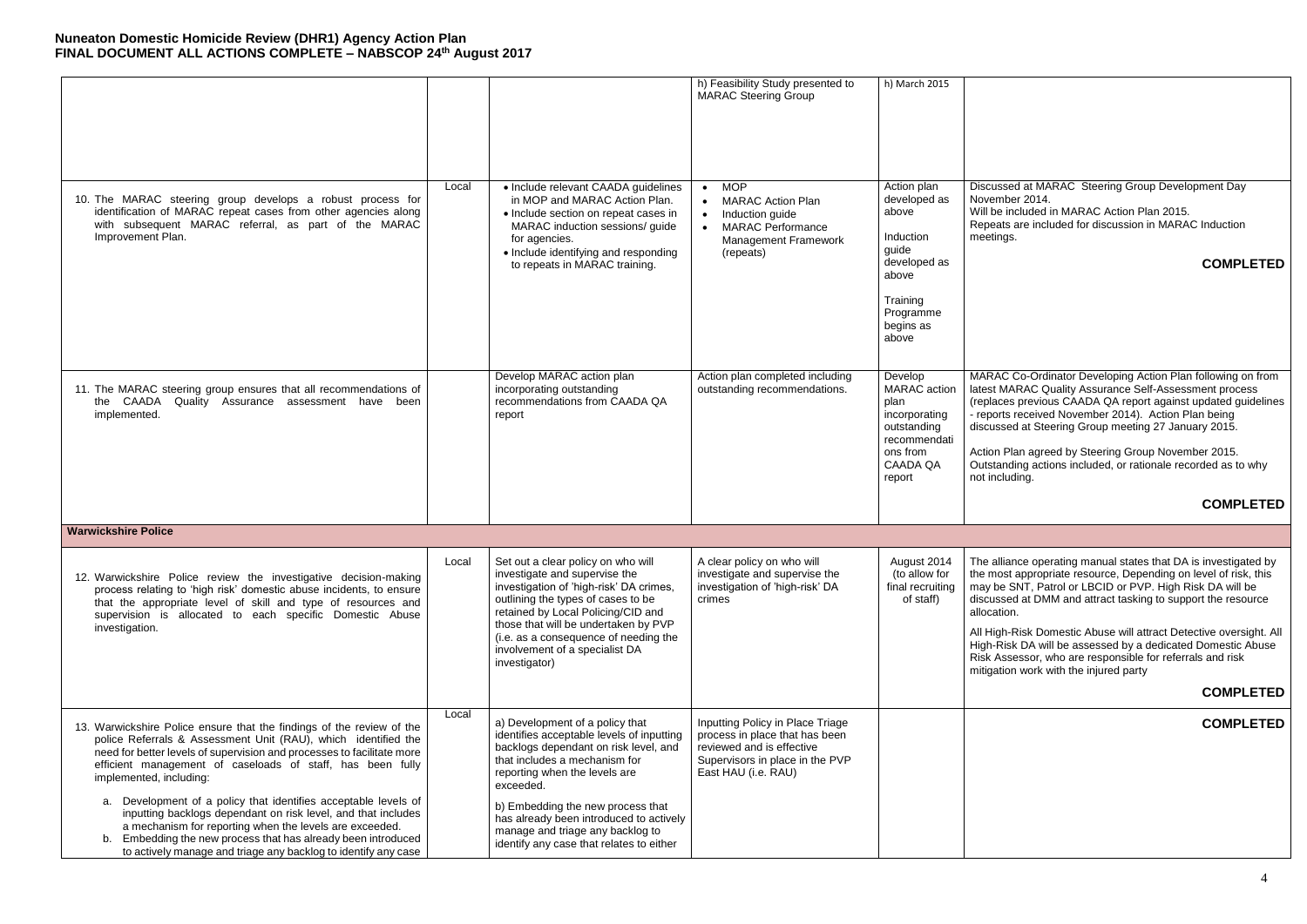der messages re staff considering all information available to em, when attending incidents, even if not specifically DA or Id abuse, will be covered in the 13 strands of Public otection Training being delivered to all West Mercia & arwickshire front line staff, their supervisors and specialists during 2015. **COMPLETED**

staff have now been updated according to the DA Strategic ad, via the SLA. There was initial misunderstanding that all cases go to Cps, which is not the case. But where there is ther evidence to assist prosecution these case do go to Cps. hat this means is every case that meets the threshold test will supported by supervision for positive action against the rpetrator. There are no longer any Restorative Justice tcomes, and if a case is thought to warrant a sanction of a ution then this must be presented to the Detective Chief spector within PVP who will make the decisions on it's merits.

pervisors are now instructed to ensure all instances of DV ere is a stronger push to secure secondary evidence to assist d secure a prosecution.. There is also further multi-agency ining coming on board from Stonham.

| that relates to either a pre-existing or subsequent 'high risk'<br>incident is working effectively<br>That the business case to introduce a new structure within the<br>C <sub>1</sub><br>RAU with dedicated supervisory roles has been fully<br>implemented. (This was accepted as part of the new joint<br>policing arrangements between Warwickshire Police and<br>West Mercia Police with new posts to be in place by December<br>2013. |       | a pre-existing or subsequent 'high risk'<br>incident is working effectively<br>cThat the business case to introduce a<br>new structure within the RAU with<br>dedicated supervisory roles has been<br>fully implemented.                                                                                                                                                            |                                                         |                  |                                                                                                        |
|---------------------------------------------------------------------------------------------------------------------------------------------------------------------------------------------------------------------------------------------------------------------------------------------------------------------------------------------------------------------------------------------------------------------------------------------|-------|-------------------------------------------------------------------------------------------------------------------------------------------------------------------------------------------------------------------------------------------------------------------------------------------------------------------------------------------------------------------------------------|---------------------------------------------------------|------------------|--------------------------------------------------------------------------------------------------------|
| 14. Warwickshire Police share the learning points from the IMR and the<br>DHR as a whole with all police officers and staff using DASH to<br>ensure that the risk assessments are applied with consideration of<br>all available information.                                                                                                                                                                                               | Local | Share learning points from Police IMR<br>and the DHR in general with Police<br>Officers and Staff who undertake of<br>review DASH risk assessments. To be<br>progressed as part of the new DA<br>Delivery Plan, which will include Key<br>Stakeholder meetings and a Marketing<br>Strategy that includes the issuing of<br>'icards' (an e-learning tool) and a new<br>intranet site | Learning points shared<br>appropriately                 | <b>July 2015</b> | Oul<br>DA<br>The<br>sup<br>trai<br>rec<br>fror<br>sha<br>Wio<br>ther<br>chil<br>Pro<br>Wa<br>dur       |
| 15. Warwickshire police ensure that they take positive action to:<br>a. Arrest perpetrators of all alleged crimes relating to domestic<br>violence when the opportunity arises<br>b. Collect all available evidence including at initial call-out to<br>increase chance of prosecution (always assume the victim will<br>not support the prosecution.)                                                                                      | Local | To be progressed as part of the new<br>DA Delivery Plan. This includes<br>promotion of the new Service Level<br>Agreement (SLA) with CPS for DA<br>matters. This SLA gives clear guidance<br>on securing evidence and victimless<br>prosecutions.                                                                                                                                   | Positive action reinforced                              |                  | All:<br>Lea<br><b>DV</b><br>furt<br>Wh<br>be:<br>per<br>out<br>cau<br>Ins<br>Sup<br>the<br>anc<br>trai |
| 16. Warwickshire Police to review the DASH "aide memoire" card to<br>include breach of bail conditions as a high risk indicator                                                                                                                                                                                                                                                                                                             | Local | DHR highlights that Q26. on the aide<br>memoir (Breach of Bail) is not<br>indicated as high risk, however the 18<br>questions of the 27 that are shown as<br>'high risk' indicators are determined by<br>the national DASH model. Therefore<br>local variation would be contrary to the<br>national guidance. This issue needs to<br>be raised nationally with CAADA.               | Issue raised nationally with CAADA<br>for consideration |                  | The<br>HM<br>bol<br>aga<br>Wa<br>Wh<br>You<br>the <sup>®</sup><br>cas<br>una<br>mo<br>Suc              |

Ir I-cards and I-Pics are in development specifically around SH & accountability.

ere is multi-agency training being delivered to all front line pervisors by Police and Stonham/ Womens Aid. This is 1 day ining which will cover the dynamics of DA, risk assessments  $\&$ cognising risk indicators. This Supports and captures learning m DHR and SCR, particularly capturing children's details and aring information.

# **COMPLETED**

e national DASH risk assessment is currently under review by AIC/CoP and academics. Although the breach of bail is not in ld supervisors are encouraged (and this has been shared ain with all staff that will deal with a domestic incident in arwickshire) to use their professional judgement.

#### hat is professional judgement?

u may have serious concerns about a victim's situation even if ey are not 'visibly high risk'. Where the particular context of a se gives rise to serious concerns, even if the victim has been able to disclose the information that might highlight their risk ore clearly, you may still categorise the case as High Risk. ch situations may occur when (this list is not exhaustive)

- there are extreme levels of fear;
- there are cultural barriers to disclose such information ie: HBV;
- there are extreme levels of control and/or isolation;
- there is obsessive stalking behaviour;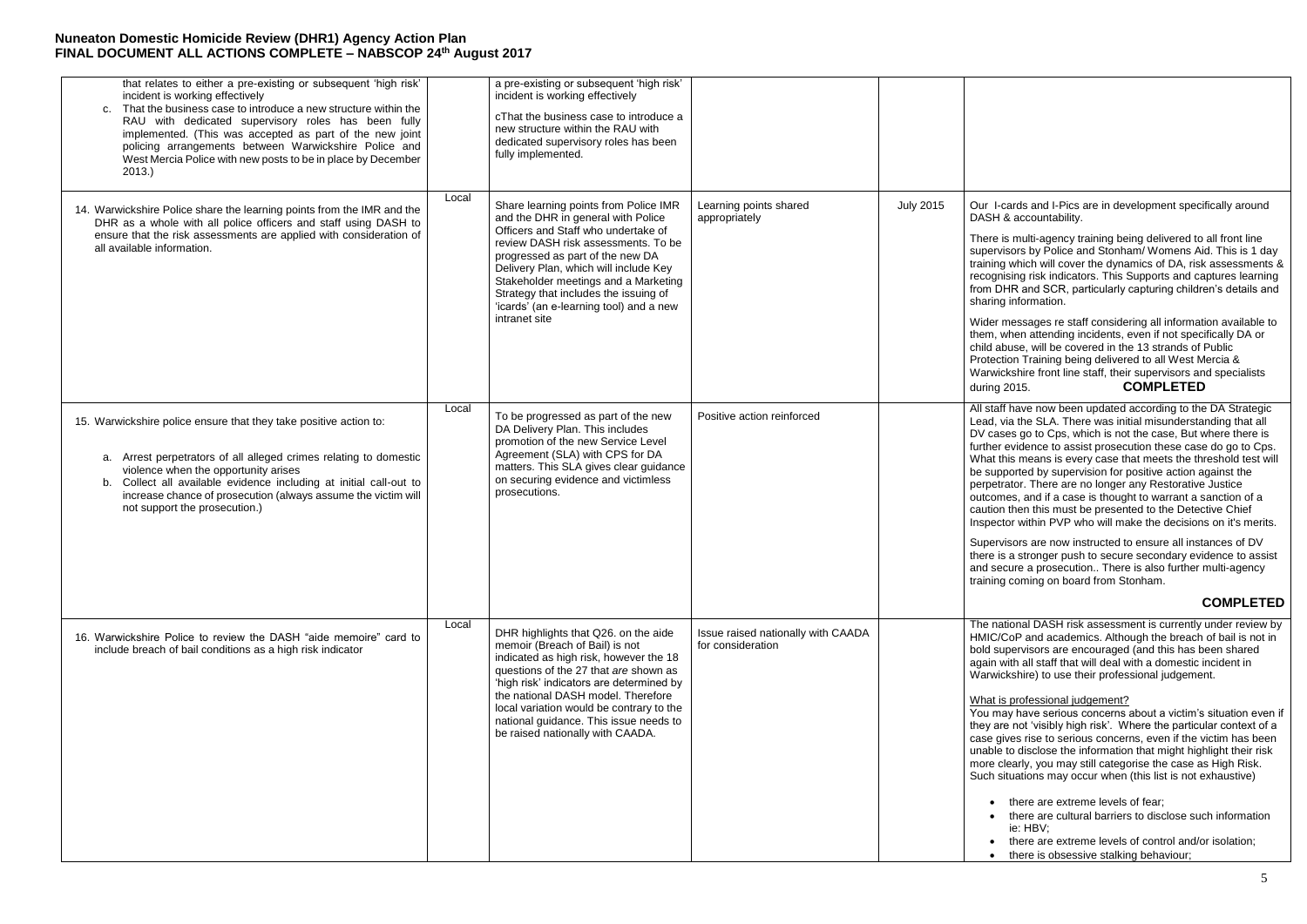- where the perpetrator is abusing more than one partner;
- you feel using experience and instinct that something is very wrong and the risk is high.

ake sure you clearly state your reasons on the DASH

**COMPLETED**

In response to this recommendation Warwickshire Police, apported by the LCJB and Office of the Police and Crime ommissioner have invested in additional administrative source to undertake domestic abuse checks at the point of entence.

b) The Court reports protocol between the National Probation ervice and Courts Service was updated, as recommended, to entify when adjournments are required. A further refinement of ow the protocol operates in relation to index domestic abuse fences in the Domestic Abuse Court will be agreed between e Courts Service, the Police and the National Probation ervice in the context of the new Transforming Summary Justice itiative.

# a) **COMPLETED**

## **COMPLETED**

|                                                                                                                                                                                                                                                                                                                                                                                                                                                                                                                                                                                                                                                                                                                                                                                                                                                                                                                                                                                                                                                                                                                                                                                                                                                                                                                                                        |       |                                                                                                                                                                                                                                                                                                |                                                                                                   |                                           | Mε                                                                                                          |
|--------------------------------------------------------------------------------------------------------------------------------------------------------------------------------------------------------------------------------------------------------------------------------------------------------------------------------------------------------------------------------------------------------------------------------------------------------------------------------------------------------------------------------------------------------------------------------------------------------------------------------------------------------------------------------------------------------------------------------------------------------------------------------------------------------------------------------------------------------------------------------------------------------------------------------------------------------------------------------------------------------------------------------------------------------------------------------------------------------------------------------------------------------------------------------------------------------------------------------------------------------------------------------------------------------------------------------------------------------|-------|------------------------------------------------------------------------------------------------------------------------------------------------------------------------------------------------------------------------------------------------------------------------------------------------|---------------------------------------------------------------------------------------------------|-------------------------------------------|-------------------------------------------------------------------------------------------------------------|
| <b>Local Criminal Justice Board</b>                                                                                                                                                                                                                                                                                                                                                                                                                                                                                                                                                                                                                                                                                                                                                                                                                                                                                                                                                                                                                                                                                                                                                                                                                                                                                                                    |       |                                                                                                                                                                                                                                                                                                |                                                                                                   |                                           |                                                                                                             |
| 17. The local Criminal Justice Board to improve the process for<br>completing inter-agency checks by:<br>a. Considering prioritising resource allocation to the information<br>exchange process<br>b. Liaising with the HMCTS/sentencers to tolerate adjournments<br>for this to take place where it is recommended by the<br><b>Probation Court Duty Officer</b>                                                                                                                                                                                                                                                                                                                                                                                                                                                                                                                                                                                                                                                                                                                                                                                                                                                                                                                                                                                      | Local | <b>Executive Summary and</b><br>recommendation to go to LCJB and to<br>Clerk to the Justices.                                                                                                                                                                                                  | a)LSCB agenda and notes<br>b) Amended Court Reports protocol<br>between NPS and HMCTS             | June 2014<br>October 2014<br>April 2015   | a)<br>su<br>C <sub>C</sub><br>res<br>se<br>a)<br>b)<br>Se<br>ide<br>ho<br>off<br>the<br>$S\epsilon$<br>.ini |
| <b>Warwickshire Probation Trust</b>                                                                                                                                                                                                                                                                                                                                                                                                                                                                                                                                                                                                                                                                                                                                                                                                                                                                                                                                                                                                                                                                                                                                                                                                                                                                                                                    |       |                                                                                                                                                                                                                                                                                                |                                                                                                   |                                           |                                                                                                             |
|                                                                                                                                                                                                                                                                                                                                                                                                                                                                                                                                                                                                                                                                                                                                                                                                                                                                                                                                                                                                                                                                                                                                                                                                                                                                                                                                                        |       |                                                                                                                                                                                                                                                                                                |                                                                                                   |                                           |                                                                                                             |
| 18. The Probation Trust ensures that the actions, set out below, that<br>were agreed in relation to the Serious Further Offence (SFO)<br>investigation have been fully implemented in line with agreed<br>timescales:<br>Previous convictions must be used to inform every Pre-<br>а.<br>Sentence Report risk screening or their absence should be<br>noted and corrected as soon as possible:<br>i. All court duty staff to be reminded of this core<br>practice expectation<br>ii. Take appropriate internal action in relation to the<br>conduct of officers not following procedures<br>iii. Area Office Administrators to review court<br>administrative practice to ensure pre cons are<br>collected and passed to Unpaid Work<br>immediately post sentence<br>iv. Unpaid Work operational managers to be<br>reminded that previous convictions must be<br>checked before risk screenings are signed. Also<br>that in signing risk screenings they are confirming<br>they are satisfied themselves that the information<br>is accurate<br>b. Address the potential for inconsistency and inappropriate<br>judgements in relation to enforcement when offender<br>reporting illness or death of significant others: the Unpaid<br>Work manager to circulate guidance to all operational<br>managers on decision making in relation to this issue. | Local | a)Role specific refresher guidance<br>issued to all staff.<br>b) The Unpaid Work manager to<br>circulate guidance to all operational<br>managers on decision making in<br>relation to this issue<br>c) DHR recommendations to be<br>included in formal handover<br>arrangements to the new CRC | Team Meeting Minutes.<br>Amended Codes of Practice.<br>Supervision notes<br>Formal handover notes | a) Completed<br>b)Completed<br>c)31/05/14 | a)<br>$\mathbf{b}$<br>C                                                                                     |

# **a) COMPLETED b) COMPLETED**

d) Handover meeting scheduled. CRC DHR and CSP representation confirmed.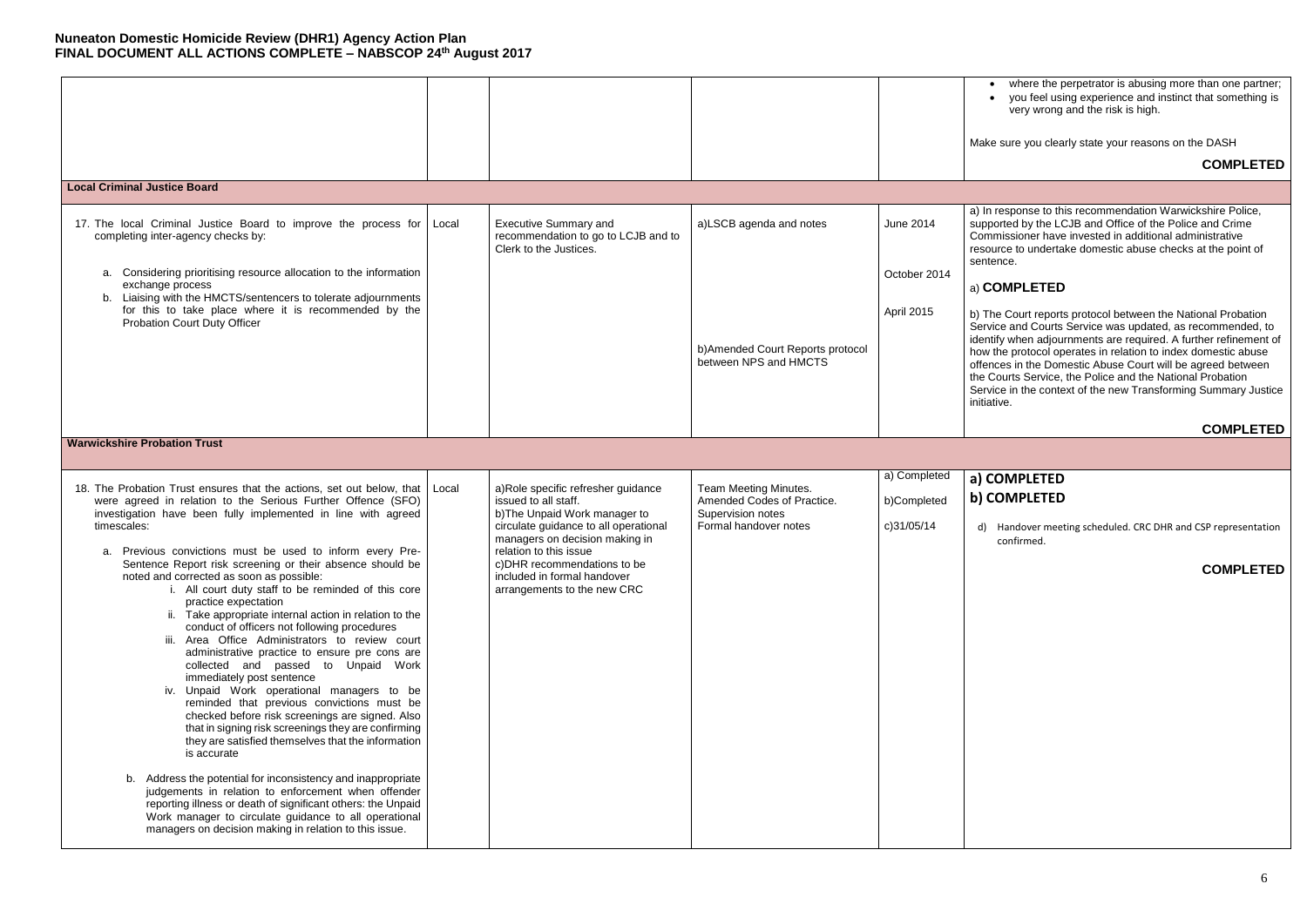# **COMPLETED**

Domestic Abuse Information page created on Trust Intranet providing 24/7 access to information regarding referral pcedures and options.

iefing circulated within A&E via Matron.

GEH Domestic Abuse Policy compiled by Trust Safeguarding Children Nurse – awaiting final ratification.

licy completed and on Trust Intranet.

# **ACTIONS COMPLETED**

aining has been delivered from National Domestic Violence ntre and from local MARAC Co-ordinator.

licy incorporates intervention and information regarding ervention placed on Trust intranet.

| Ensure that these requirements are incorporated into new<br>C.<br>contracts/SLAs with the new Community Rehabilitation<br>Company.                                                                                    |       |                                                                                                                 |                                                                                                                                  |                  |                                |
|-----------------------------------------------------------------------------------------------------------------------------------------------------------------------------------------------------------------------|-------|-----------------------------------------------------------------------------------------------------------------|----------------------------------------------------------------------------------------------------------------------------------|------------------|--------------------------------|
|                                                                                                                                                                                                                       |       |                                                                                                                 |                                                                                                                                  |                  |                                |
| 19. That information provided by friends and family is shared with the<br>Offender Manager who is preparing post-sentence assessments as<br>this will be of significant help in developing the perpetrator's profile. | Local | Relevant information to be shared with<br>offender manager and included in risk<br>assessment and sentence plan | Case record                                                                                                                      | April 2014       | Info<br>Info                   |
| <b>George Eliot Hospital</b>                                                                                                                                                                                          |       |                                                                                                                 |                                                                                                                                  |                  |                                |
| 20. George Eliot Hospital develops and implements a Domestic Abuse<br>Policy and seeks multi-agency validation via members of the Review                                                                              | Local | Develop GEH Domestic Abuse Policy.                                                                              | Appointment of a Lead for DA -<br>March 2014.                                                                                    | <b>June 2014</b> | <b>GE</b><br>Chi               |
| Panel to ensure that the policy is fit for purpose and reflects best<br>practice.                                                                                                                                     |       | Submit draft policy for external scrutiny<br>by members of Review Panel.                                        |                                                                                                                                  | April 2015       | Pol                            |
| 21. George Eliot Hospital targets front line staff in A&E with specific                                                                                                                                               | Local | Training to be delivered to A&E staff.                                                                          | Consideration of identifying levels                                                                                              | <b>June 2014</b> | Tra<br>Ce                      |
| domestic abuse training to enable them to identify people at risk and<br>initiate appropriate supportive and preventative actions.                                                                                    |       | Training to be delivered to all other<br>staff                                                                  | of DA training on similar lines to<br>child protection ie awareness<br>through to intervention.<br>Creation of dedicated page on | April 2015       | Pol<br>$int_{\epsilon}$        |
|                                                                                                                                                                                                                       |       | Policy to incorporate Trust-wide<br>proactive intervention                                                      | Trust intranet as repository of<br>information.                                                                                  | <b>July 2014</b> | Do<br>pro<br>pro               |
|                                                                                                                                                                                                                       |       |                                                                                                                 |                                                                                                                                  |                  | <b>Brid</b>                    |
| 22. George Eliot Hospital put in place appropriate training for senior                                                                                                                                                | Local | Appointment of DA Lead.                                                                                         | Lead appointed.                                                                                                                  | Achieved         | DA                             |
| managers and ensures that there is effective leadership to support<br>cultural change within the organisation to improve practice in<br>domestic abuse cases.                                                         |       | Identification of governance pathway<br>re DA                                                                   | Governance pathway in place.                                                                                                     | May 2014         | Go<br>Dir                      |
|                                                                                                                                                                                                                       |       | Delivery of training re DA to senior<br>management.                                                             | Training delivered                                                                                                               | April 2015       | <b>Brid</b><br>12 <sup>t</sup> |
| 23. George Eliot Hospital puts in place procedures to ensure that                                                                                                                                                     | Local | Incorporate in Trust DA Policy.                                                                                 | DA Policy in place.                                                                                                              | June 2014        | <b>DA</b>                      |
| correspondence from A&E to GPs is legible and forwarded without<br>delay following presentation of a patient with serious issues such as<br>self-harm, a suicide attempt or abuse.                                    |       | Incorporate in DA training.                                                                                     | Training in place.                                                                                                               | April 2015       | To                             |
|                                                                                                                                                                                                                       |       | Incorporate in dedicated Trust intranet<br>DA page.                                                             | Included on Trust intranet DA Page.                                                                                              | <b>July2014</b>  | To                             |
|                                                                                                                                                                                                                       |       | Dip sample compliance                                                                                           | Sample (audit) completed.                                                                                                        |                  |                                |
|                                                                                                                                                                                                                       |       |                                                                                                                 |                                                                                                                                  |                  | The<br>doo                     |

ormation shared with Warwickshire Probation Trust.

ormation has been shared with the Offender Manager.

be incorporated in dedicated intranet section on DA. **COMPLETED**

e Clinical Director of GEH has been conducting an audit of cumentation and in particular legibility of records, this is

### **ACTIONS COMPLETED**

Lead appointed – Manager of SARC

vernance Pathway agreed, senior responsible officer is ector of Nursing.

efing to be delivered on DA to Trust Management Board ON  $th$  June 2015.

#### **ACTIONS COMPLETED** DA Policy in place. **COMPLETED**

be incorporated in DA Training.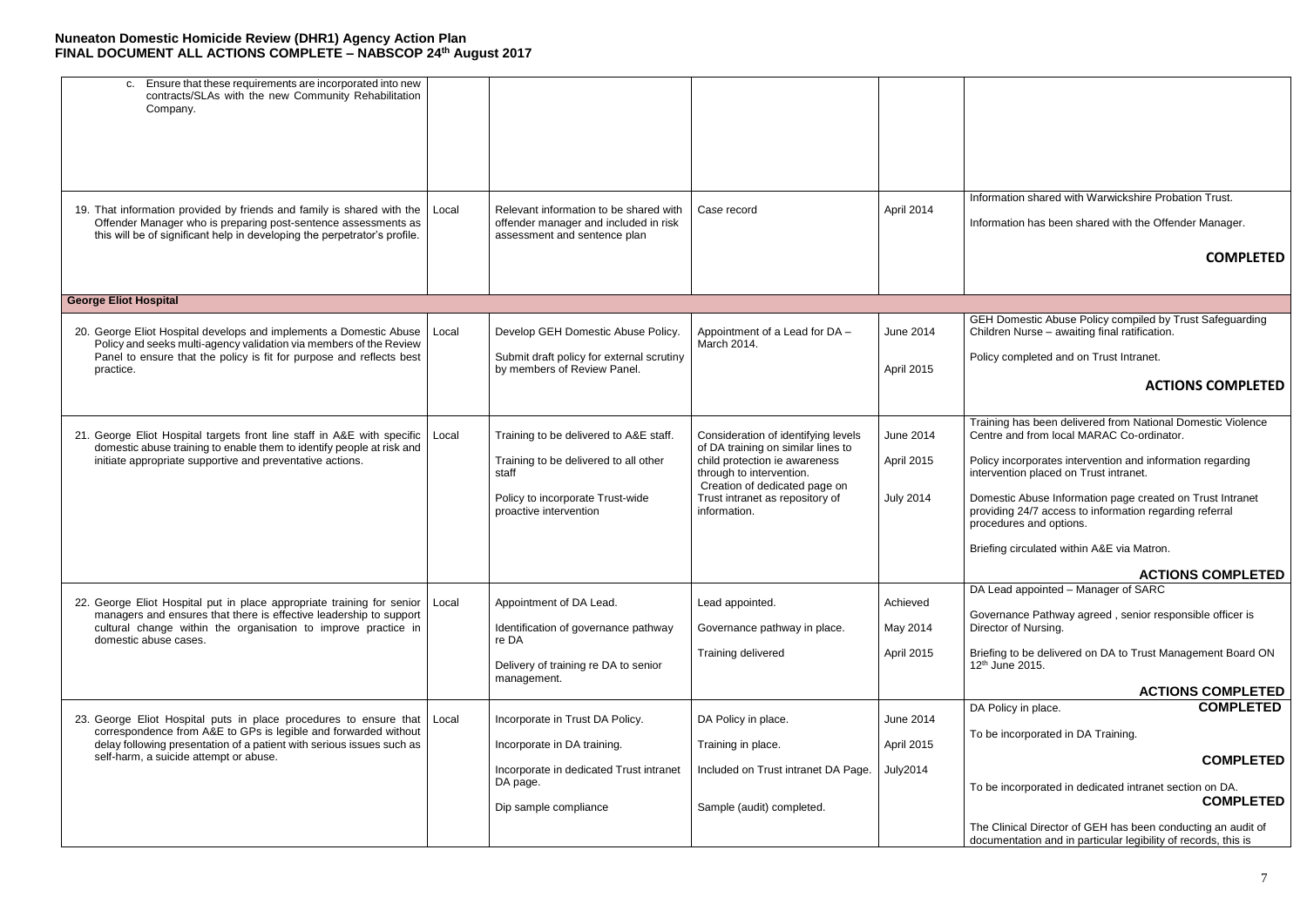# **COMPLETED**

going discussion with IDVA service providers as to benefits options to incorporate IDVA at Trust or to ensure adequate erral pathways to IDVA.

lison with local IDVA service providers confirms that no rrent proposal to embed IDVA in A&E, nor is there an on-call IDVA.

ntinue to be explored, escalation to senior management.

Independent Domestic Violence Advisor (IDVA) role has en funded by WCC, through STONAM. EH are working with STONAM to optimise this resource within A&E.

*The IDVA service is not resourced to the site, although clear pathways are in place. The DON and executive lead will initiate some awareness rising of DV and IDVA roles in A&E and will plan to complete this by August 2016.*

### **COMPLETED**

feral procedures placed prominently (front page) of Trust ranet and in briefing provided to A&E Matron to cascade hin the department. **COMPLETED** 

**The Warwickshire NHS Foundation Trust, Harmoni, Ambulance Service Service Service Service Service Service Servi** 

is DHR has been reviewed alongside all DHR, SCR, SAR, APPA SCR & Local reviews to ensure thematic issues arising the Warwickshire & West Mercia Policing alliance are nsidered together. Public Protection Training being delivered 2015 incorporates key messages from this DHR, as well as ming part of the alliance DA Delivery Plan.

|                                                                                                                                                                                                                                                                                                                                                                |       |                                                                                                                                                                                                                                                                                                                                                                |                                                                                                                                                                                                                                                                                                                                                                                                |                  | sha<br>rev                                                                                                                              |
|----------------------------------------------------------------------------------------------------------------------------------------------------------------------------------------------------------------------------------------------------------------------------------------------------------------------------------------------------------------|-------|----------------------------------------------------------------------------------------------------------------------------------------------------------------------------------------------------------------------------------------------------------------------------------------------------------------------------------------------------------------|------------------------------------------------------------------------------------------------------------------------------------------------------------------------------------------------------------------------------------------------------------------------------------------------------------------------------------------------------------------------------------------------|------------------|-----------------------------------------------------------------------------------------------------------------------------------------|
|                                                                                                                                                                                                                                                                                                                                                                |       |                                                                                                                                                                                                                                                                                                                                                                |                                                                                                                                                                                                                                                                                                                                                                                                |                  |                                                                                                                                         |
| 24. George Eliot Hospital to either explore the possibility of an IDVA<br>being based on site, or to put in place a procedure by which A & E<br>staff can contact the on call IDVA.<br>ALL AGENCIES including Warwickshire Police, Probation Trust, Coventry & Warwickshire Partnership Trust, George Eliot Hospital, West Midlands Ambulance Service, South W | Local | Liaise with service providers<br>Incorporate in Trust DA Policy<br>Incorporate in Trust DA training<br>Incorporate in dedicated DA intranet<br>page                                                                                                                                                                                                            | Procedure in place or IDVA on-site                                                                                                                                                                                                                                                                                                                                                             | June 2014        | On<br>of o<br>ref<br>Lia<br>cur<br><b>ID</b><br>Co<br>The<br>pat<br>sor<br>pla<br>An<br>bee<br><b>GE</b><br>$A\&$<br>Re<br>Intr<br>witl |
| Warwickshire County Council, Nuneaton & Bedworth Council, And Children's Services<br>25. All agencies disseminate the learning from this DHR and review<br>the recommendations to identify any changes that need to be<br>made to their internal practice or procedures                                                                                        | Local | <b>POLICE: Review all DHR</b><br>recommendations (not just Police) to<br>identify any necessary Police-related<br>changes to practice or procedures<br>required                                                                                                                                                                                                | POLICE: DHR rec's reviewed and<br>additional Police changes (if any)<br>identified                                                                                                                                                                                                                                                                                                             |                  | Thi<br><b>MA</b><br>for<br>cor<br>in 2<br>forr                                                                                          |
|                                                                                                                                                                                                                                                                                                                                                                | Local | <b>CWPT:</b> CWPT to disseminate the<br>learning from this DHR and review the<br>recommendations. The trust to review<br>their Domestic abuse policy and to<br>identify any changes that need to be<br>made to their internal practice or<br>procedures through reviewing CWPT<br>domestic abuse policy. The trust to<br>review their Domestic abuse training. | <b>CWPT: Domestic abuse policy</b><br>reviewed and amended to ensure<br>the Trust practice and procedures<br>are amended following lessons<br>learnt from this DHR. Domestic<br>Abuse Training for the Trust has<br>been reviewed and there is now<br>two new initiatives; All staff who<br>receives level 2 safeguarding for<br>both children and adults training<br>also have DASH training. | <b>June 2014</b> | Do<br>Prc<br><b>DA</b><br>pro<br>The<br>del                                                                                             |
|                                                                                                                                                                                                                                                                                                                                                                | Local | <b>GEH:</b> Learning to be disseminated via<br>dedicated intranet page on DA,<br>incorporated into policy document and<br>into training packages for staff                                                                                                                                                                                                     | GEH: DHR findings disseminated to<br>Trust Lead Director with action plan<br>attached                                                                                                                                                                                                                                                                                                          | <b>July 2014</b> |                                                                                                                                         |
|                                                                                                                                                                                                                                                                                                                                                                | Local |                                                                                                                                                                                                                                                                                                                                                                | NBBC: Management Team minutes                                                                                                                                                                                                                                                                                                                                                                  | March 2014       |                                                                                                                                         |

ared in the clinical business unit and will continue to be riewed for learning opportunities.

#### **COMPLETED**

mestic abuse policy ratified by the Trust Policy and pcedures Group.

SH Training is in the level 2 safeguarding training paramme.

e Trust has a 1 day training course (SCARS) which is livered on a monthly basis.

**COMPLETED**

### **COMPLETED**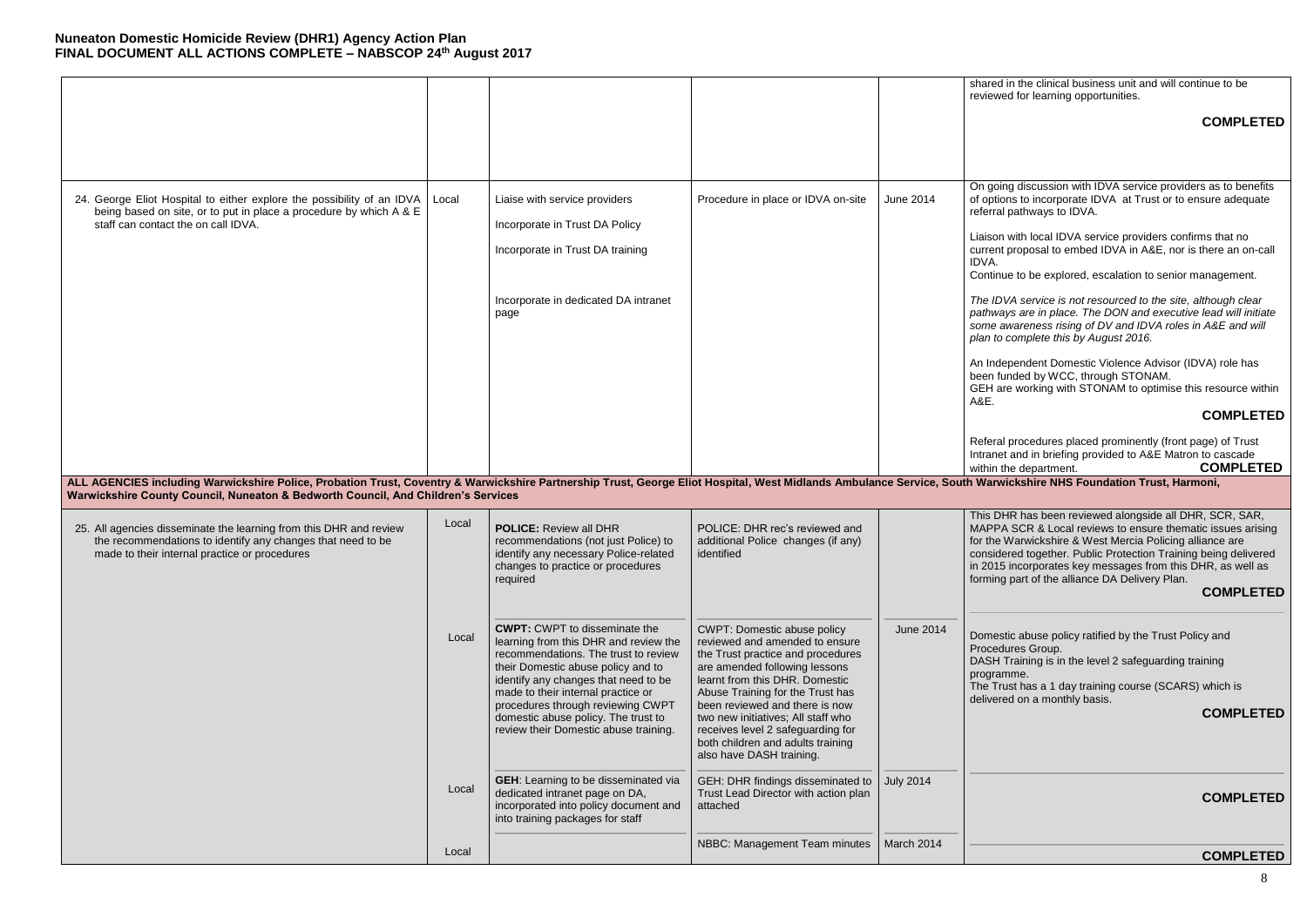|          | <b>NBBC: NBBC will circulate the</b><br>Domestic Homicide review to<br>Corporate Management Team.<br>NBBC will circulate the Domestic<br>Homicide review to Corporate<br>Community Safety Champions in the<br>Section 17 group to oversee and<br>develop associated actions | <b>Quarterly Section 17 Group</b><br>minutes                                                                                                                                                                                                                                                   | 24th April<br>2014.July<br>2014,<br>September<br>2014,<br>December<br>2014<br>March 2015 |                                                                           |
|----------|-----------------------------------------------------------------------------------------------------------------------------------------------------------------------------------------------------------------------------------------------------------------------------|------------------------------------------------------------------------------------------------------------------------------------------------------------------------------------------------------------------------------------------------------------------------------------------------|------------------------------------------------------------------------------------------|---------------------------------------------------------------------------|
| Regional | <b>WMAS:</b> Through the WMAS Learning<br>and Review group which feeds the<br>training and needs analysis                                                                                                                                                                   | <b>WMAS: Minutes of meetings</b>                                                                                                                                                                                                                                                               | September                                                                                | WM/<br>Lear<br>minu                                                       |
| Local    | <b>PROBATION:</b> Key learning points<br>from Executive Summary to be shared<br>with teams in NPS and CRC. Risk<br>Code of Practice to be reviewed in light<br>of findings.                                                                                                 | <b>Probation: Team Meeting Notes</b><br>Amended Code of Practice.                                                                                                                                                                                                                              | 2014                                                                                     |                                                                           |
| Local    | <b>HARMONI:</b> Report Shared at Monthly<br><b>Quality Assurance Meeting; Shared</b><br>Learning to be disseminated via<br><b>Clinical Newsletter</b>                                                                                                                       | Harmoni: QA Minutes/Clinical News                                                                                                                                                                                                                                                              | May 2014                                                                                 | <b>New</b><br>Emai<br>inforr<br>Follo<br>Qual<br>been<br>the Ir<br>clinic |
| Local    | <b>SWFT: Learning from DHR</b><br>disseminated to staff, and policy and<br>procedures to be reviewed and<br>changed if necessary to reflect<br>learning and recommendations.                                                                                                | <b>DHR</b><br>discussed<br>at<br>Safeguarding<br>operational<br>meetings and action plan<br>disseminated to managers.<br>Policy<br>and<br>procedures<br>reviewed and updated.<br>Learning<br>points<br>disseminated<br>through<br>awareness raising channels<br>(e.g. Safeguarding Newsletter) | <b>July 2014</b>                                                                         |                                                                           |
| Local    | Children's Services: To be shared<br>and reinforced as detailed in actions<br>36 & 37                                                                                                                                                                                       | Email sent                                                                                                                                                                                                                                                                                     | August 2014                                                                              | Infor                                                                     |

AS Update Jan 2015: The learning was shared at our ning Review Group (LRG) due to the nature of this group minutes are not available for release. **COMPLETED**

mation gathered and to be shared including this update **COMPLETED**

**COMPLETED**

Service Manager has been identified.

Email dated 20<sup>th</sup> January 2016 requested outstanding information by the 11<sup>th</sup> February 2016. No response received. Follow up email issued 16<sup>th</sup> February 2016.

Quality Assurance meeting minutes dated 13<sup>th</sup> March 2012 has provided, where this Homicide Review was discussed and mpact of Mental health Patients to be included in next cian newsletter.

## **COMPLETED**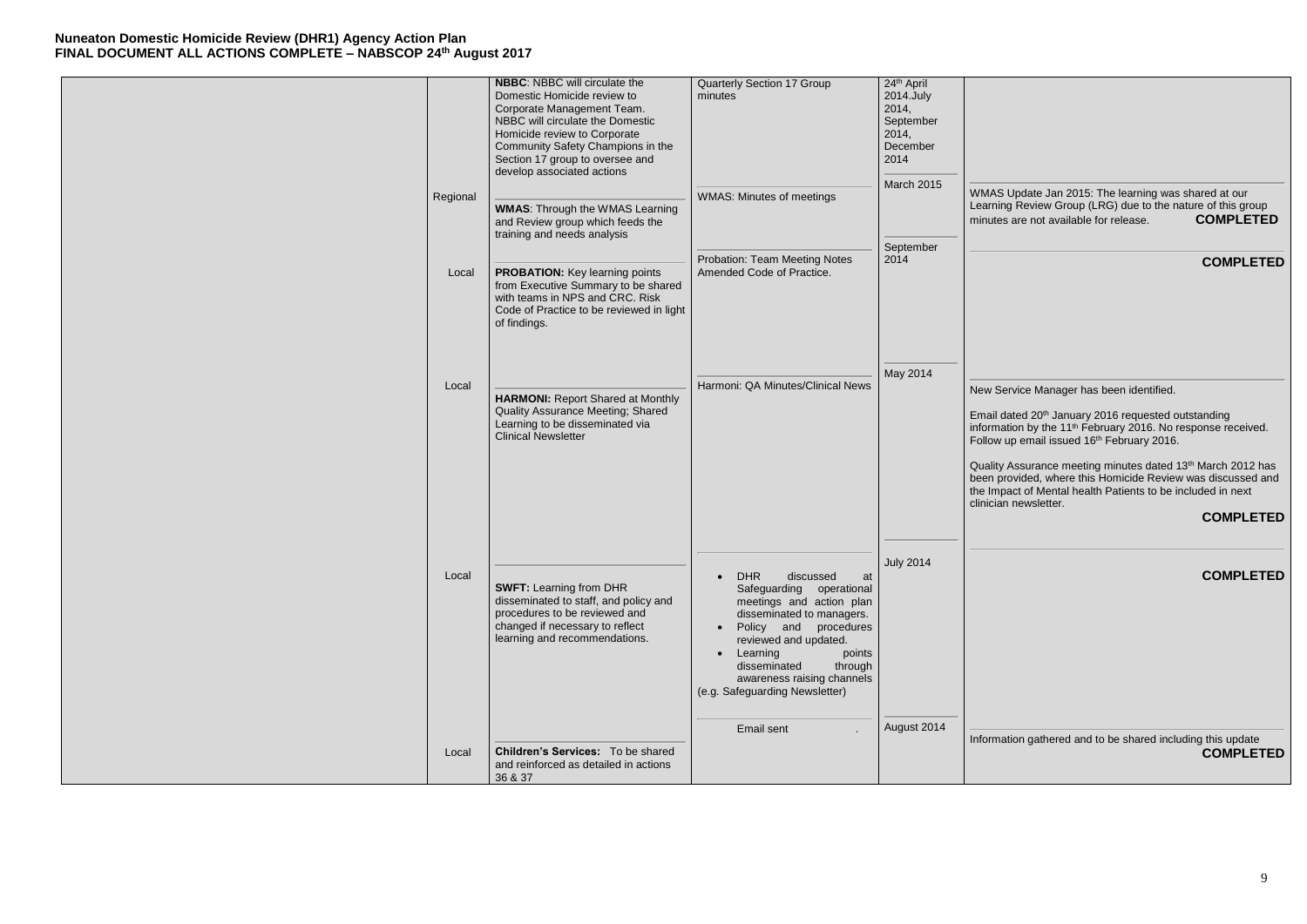| 26. All agencies ensure that all 'client facing' staff, particularly those<br>undertaking assessment, complete training regarding Domestic<br>Violence and Abuse (DVA) awareness that is in line with the NICE<br>Guidance (Feb 2014), proportionate and relevant to their role. This<br>needs to include:<br>Understanding of indicators of domestic abuse from the<br>a)<br>perspective of perpetrators and / or victims, and the impact upon | Regional | <b>POLICE:</b> Review current/future<br>training in relation to DA and assess<br>learning outcomes against those listed<br>A-C. Consider any changes to training<br>and implement as required                                                                                                                                                                                                                                                                                                             | Training reviews, changes (if any)<br>identified and implemented.                                                                                                                                                                                                                                                                                                                                                      | Dec 2014                 | Iter<br>Tea<br>trai<br>ln <sub>i</sub><br>del<br>re l<br>ser<br>On |
|-------------------------------------------------------------------------------------------------------------------------------------------------------------------------------------------------------------------------------------------------------------------------------------------------------------------------------------------------------------------------------------------------------------------------------------------------|----------|-----------------------------------------------------------------------------------------------------------------------------------------------------------------------------------------------------------------------------------------------------------------------------------------------------------------------------------------------------------------------------------------------------------------------------------------------------------------------------------------------------------|------------------------------------------------------------------------------------------------------------------------------------------------------------------------------------------------------------------------------------------------------------------------------------------------------------------------------------------------------------------------------------------------------------------------|--------------------------|--------------------------------------------------------------------|
| victims, particularly children.<br>Responding to disclosures of domestic abuse including<br>b)<br>knowledge around specific assessment tools such as DASH,<br>support services available and professional responsibilities.<br>Explicitly highlighting domestic abuse issues in the current<br>$\mathsf{C}$                                                                                                                                     |          |                                                                                                                                                                                                                                                                                                                                                                                                                                                                                                           |                                                                                                                                                                                                                                                                                                                                                                                                                        |                          |                                                                    |
| safeguarding sessions delivered within induction to all staff, and<br>including awareness of how to access specialist advice and<br>support that is available both within and external to the agency.                                                                                                                                                                                                                                           | Local    | <b>CWPT:</b> The trust to review their<br>Domestic abuse training.<br>a) To Identify domestic abuse training<br>so staff can gain an understanding of<br>indicators of domestic abuse from the<br>perspective of perpetrators and / or<br>victims, and the impact upon victims,<br>particularly children<br>b) The Trust to deliver DASH Training<br>in the level 2 safeguarding training<br>programme.<br>c) To amend induction training to<br>ensure staff know how to access with<br>external agencies | <b>CWPT: Domestic Abuse Training</b><br>for the Trust has been reviewed<br>and there is now two new<br>initiatives;<br>DASH Training is in the level 2<br>safeguarding training programme.<br>The Trust has a 1 day training<br>course (SCARS) which is delivered<br>on a monthly basis.<br>Induction training already includes<br>access specialist advice and<br>support that is available both within<br>the Trust. | March 2014<br>April 2014 | D/<br>pro<br><b>The</b><br>del<br>Ind<br>sup                       |
|                                                                                                                                                                                                                                                                                                                                                                                                                                                 | Local    | <b>GEH:</b> covered in Action 21                                                                                                                                                                                                                                                                                                                                                                                                                                                                          |                                                                                                                                                                                                                                                                                                                                                                                                                        |                          |                                                                    |
|                                                                                                                                                                                                                                                                                                                                                                                                                                                 | Local    | <b>NBBC:</b> Mandatory Safeguarding<br>Training to front line employees (those<br>who are currently required to attend<br>MECC training) on children and<br>vulnerable adults that encompasses<br>domestic abuse awareness<br>General awareness raising for all<br>employees on Domestic Abuse and<br>associated issues                                                                                                                                                                                   | NBBC: Annual figures provided of<br>the number of people entered into<br>training<br><b>Quarterly Section 17 Group</b><br>minutes                                                                                                                                                                                                                                                                                      | March 2015               |                                                                    |
|                                                                                                                                                                                                                                                                                                                                                                                                                                                 | Local    | <b>WMAS: Train WMASFT Staff in</b><br>Domestic Abuse and Violence                                                                                                                                                                                                                                                                                                                                                                                                                                         | WMAS: In the 2014-2015<br>Mandatory update training<br>programme for all WMASFT clinical<br>staff all staff will receive Domestic<br>Abuse and Violence awareness<br>training.                                                                                                                                                                                                                                         | March 2015               | <b>WN</b><br>Do<br>Tra                                             |
|                                                                                                                                                                                                                                                                                                                                                                                                                                                 | Regional | <b>PROBATION: Review Training Plan</b><br>for 2014/15                                                                                                                                                                                                                                                                                                                                                                                                                                                     | PROBATION: Training Plans x2                                                                                                                                                                                                                                                                                                                                                                                           | September<br>2014        |                                                                    |
|                                                                                                                                                                                                                                                                                                                                                                                                                                                 |          | <b>HARMONI: Ensure service</b><br>compliance against the NICE                                                                                                                                                                                                                                                                                                                                                                                                                                             | Harmoni: DVA is currently covered<br>in the Care UK safeguarding Policy.                                                                                                                                                                                                                                                                                                                                               | <b>June 2014</b>         | Ne                                                                 |

ms A-C have been shared with our Learning & Development am to ensure inclusion of these messages in Public Protection ining to front-line staff, supervisors & specialists during 2015. addition as part of the DA Delivery Plan, there is to be training livered by Stonham & Police, to front-line staff & supervisors DA indicators & DASH specifically. Also use of I-Pics to be nt to all staff re relevance of DASH.

WMAS Update Jan 2015: 99.97% of front line staff received mestic Abuse training through the 2014-2015 Mandatory aining Program.

#### **Ongoing through 2015. COMPLETED**

ASH Training is in the level 2 safeguarding training pgramme.

e Trust has a 1 day training course (SCARS) which is livered on a monthly basis.

duction training already includes access specialist advice and pport that is available both within the Trust.

**COMPLETED**

## **COMPLETED**

# **COMPLETED**

## **COMPLETED**

w Service Manager has been identified.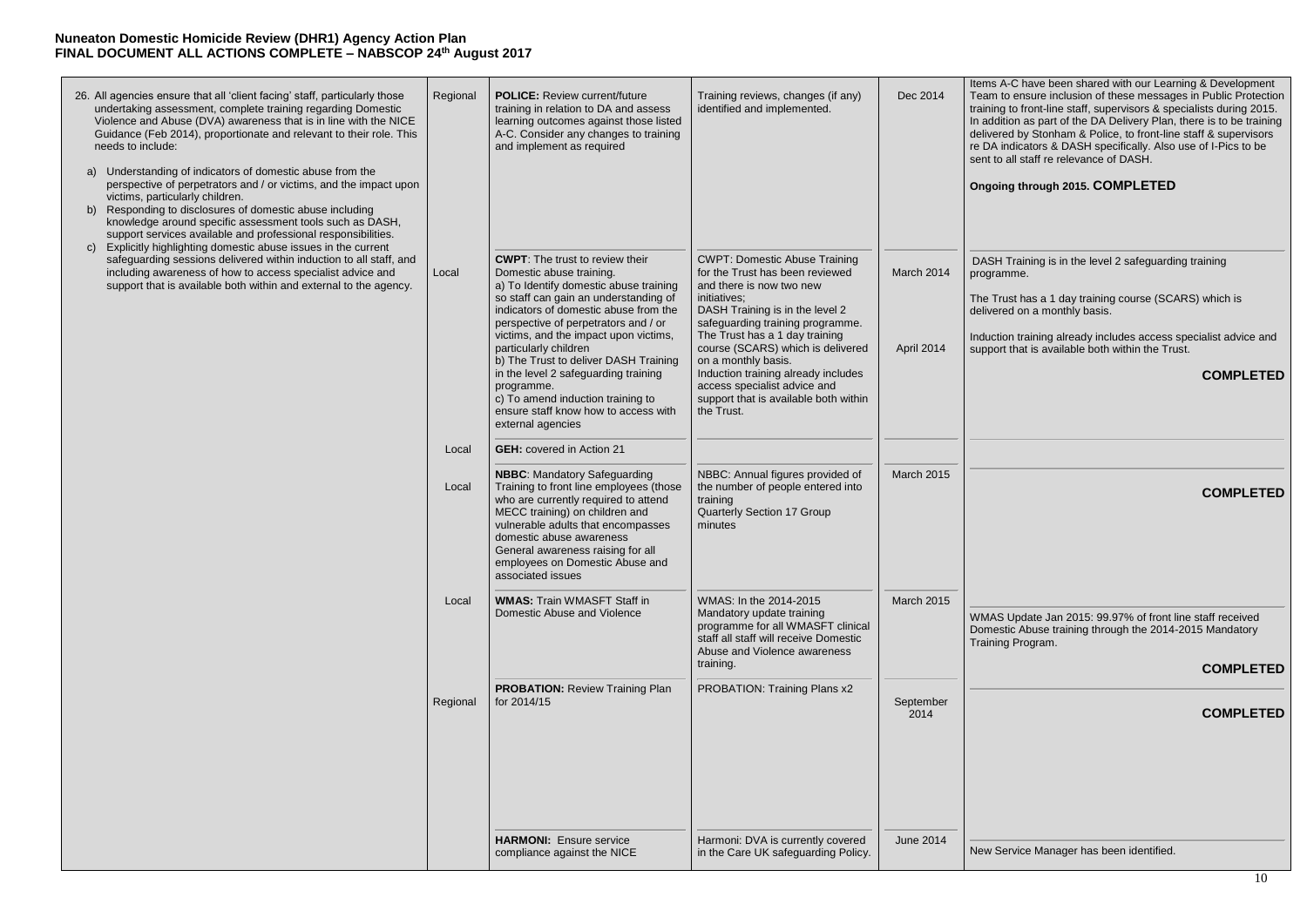aining has been revised and dates set to deliver. ASH and MARAC training have not been provided recently and  $s$  is being addressed to include young people aged 13 plus who find themselves in abusive relationships

eting arranged for 27 August 2014

|                                                                                                                                             |       | <b>Guidance - Review Training</b><br>Programme.<br>Recommend to Care UK/Harmoni<br>Safeguarding Committee that DVA is<br>incorporated in Safeguarding Training<br>Programme.<br>Clinical Lead to complete NICE Audit<br>on DVA compliance | Head of Training in liaison with<br>DVA contact to scope OOH's<br>training opportunities                    |                                                                             | Em<br>infc<br>Fol<br>Car<br>Poli<br>Jan |
|---------------------------------------------------------------------------------------------------------------------------------------------|-------|-------------------------------------------------------------------------------------------------------------------------------------------------------------------------------------------------------------------------------------------|-------------------------------------------------------------------------------------------------------------|-----------------------------------------------------------------------------|-----------------------------------------|
|                                                                                                                                             |       | <b>SWFT: Appropriate training offered to</b><br>SWFT staff proportionate and relevant<br>to their role, in line with the<br>Intercollegiate Document 2014                                                                                 | Attendance at training.<br>Training packages offered<br>address a. b. and c. detailed in<br>recommendation. | Ongoing<br>training in<br>place                                             |                                         |
|                                                                                                                                             |       | <b>Children's Services:</b><br>To be provided as detailed in actions<br>36 & 37<br>Frontline staff to also be given the                                                                                                                   | Increasing attendance figures for<br>these courses and ongoing rolling<br>programme                         | Ongoing                                                                     | Tra<br>DA<br>this<br>wh                 |
|                                                                                                                                             |       | opportunity to attend the WSCB Multi<br>agency training with regard to<br>Domestic Abuse<br>A half day "Domestic Abuse<br>Awareness"<br>Objectives:                                                                                       |                                                                                                             | <b>July 2015</b><br>(this may be<br>sooner in the<br>multi-agency<br>arena) | Me                                      |
|                                                                                                                                             |       | To examine what is meant by<br>Domestic Abuse<br>To explore how Domestic Abuse is<br>experienced and consider it's impact<br>on children<br>To consider the action we need to take                                                        |                                                                                                             |                                                                             | Oct<br>rev<br>pro                       |
|                                                                                                                                             |       | when we suspect possible harm to a<br>child<br>To consider how we may best seek out<br>help and support for ourselves and<br>colleagues                                                                                                   |                                                                                                             |                                                                             |                                         |
|                                                                                                                                             |       | Followed by a 1 day course on<br>Domestic Abuse and Child Protection<br>Impact of domestic abuse on children<br>and adults<br>Links between domestic abuse and<br>child protection within a framework of                                  |                                                                                                             |                                                                             |                                         |
|                                                                                                                                             |       | diversity<br>Consider strategies for working with<br>children and families where domestic<br>abuse is an issue<br>To develop understanding of the roles<br>of different professionals and services<br>they offer                          |                                                                                                             |                                                                             |                                         |
|                                                                                                                                             |       | A 2 day Domestic Abuse Risk<br><b>Assessment Training</b>                                                                                                                                                                                 |                                                                                                             |                                                                             |                                         |
| 27. All agencies review administrative procedures and support within<br>front line services to ensure that correspondence to other agencies | Local | <b>POLICE:</b> Review timescales for<br>information sharing with other<br>agencies to ensure they are                                                                                                                                     | Information timescales reviewed<br>and are appropriate                                                      |                                                                             | Up<br>Ser<br>Inc                        |
| is completed within an appropriate timescale.                                                                                               |       | appropriate                                                                                                                                                                                                                               |                                                                                                             |                                                                             | <b>CC</b>                               |
|                                                                                                                                             | Local |                                                                                                                                                                                                                                           |                                                                                                             |                                                                             | Act                                     |

Email dated 20<sup>th</sup> January 2016 requested outstanding information by the 11<sup>th</sup> February 2016. No response received. llow up email issued 16<sup>th</sup> February 2016.

re UK have provided a copy of their Safeguarding Adults licy that includes DVA Dated January 2015, review date  $\frac{1}{2}$ nuary 2017.

# **COMPLETED**

# **COMPLETED**

# **COMPLETED**

tober 2016 – Training programmes in all areas have been rised and are being rolled out to social workers and ofessionals within the multi agency forum.

date:

mi- automated referrals to partner agencies out of Domestic idents is now in place, ensuring more robust referral process.

# **COMPLETED**

tion plan drawn up for the admin redesign.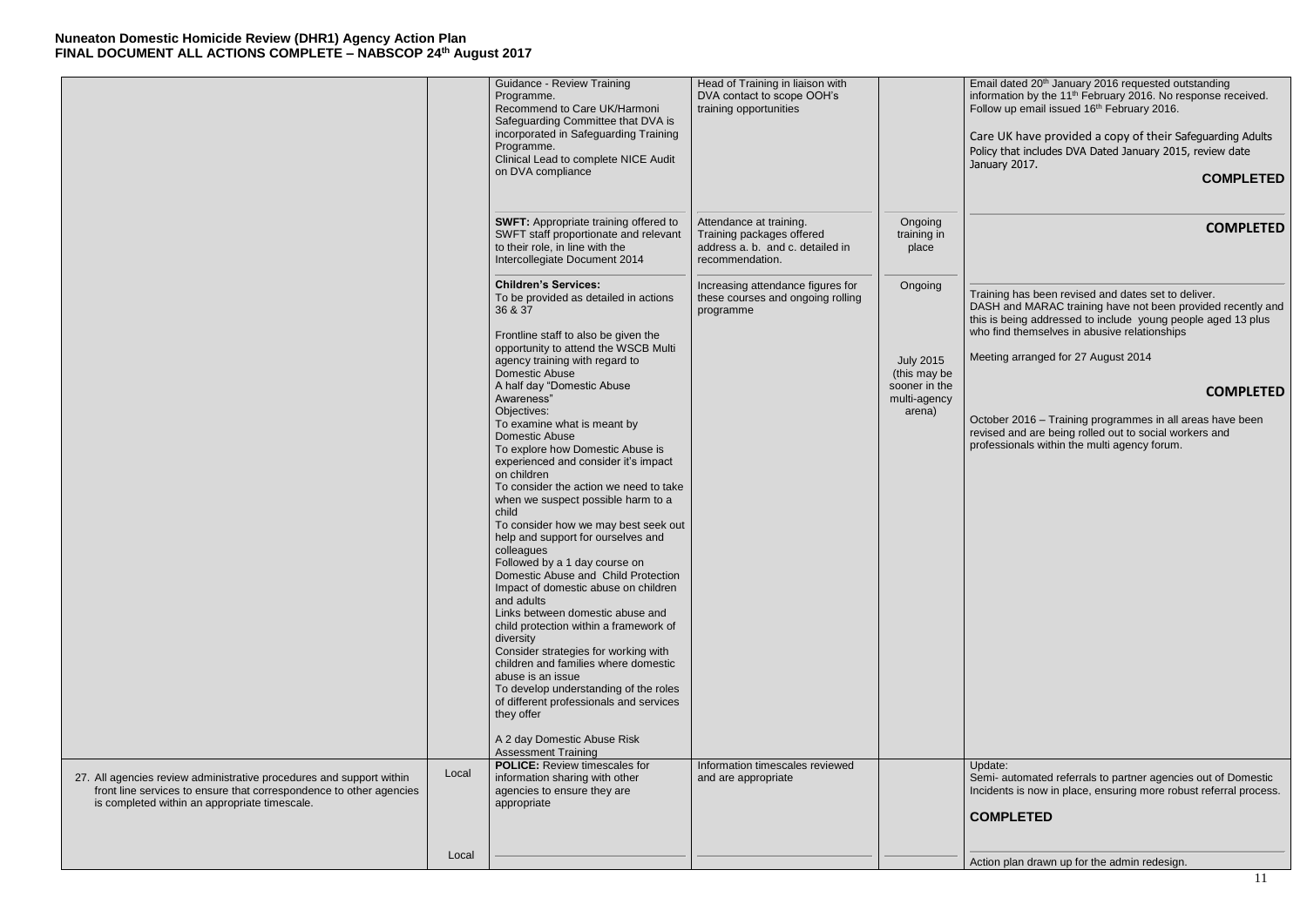|          | <b>CWPT:</b> This will be reviewed as part of<br>the admin redesign for SCMH.                                                                                                                                                                                                                                                                                                                                                                                                                                                                                                                             | CWPT: SOP in place and audited<br>to ensure compliance                                                                                                                                                                                                                                                                                         | May 2014                                                                                                                                            | <b>CO</b>                                     |
|----------|-----------------------------------------------------------------------------------------------------------------------------------------------------------------------------------------------------------------------------------------------------------------------------------------------------------------------------------------------------------------------------------------------------------------------------------------------------------------------------------------------------------------------------------------------------------------------------------------------------------|------------------------------------------------------------------------------------------------------------------------------------------------------------------------------------------------------------------------------------------------------------------------------------------------------------------------------------------------|-----------------------------------------------------------------------------------------------------------------------------------------------------|-----------------------------------------------|
| Local    | <b>GEH:</b> Covered in Action 23                                                                                                                                                                                                                                                                                                                                                                                                                                                                                                                                                                          |                                                                                                                                                                                                                                                                                                                                                |                                                                                                                                                     | CO                                            |
| Local    | NBBC: NBBC will develop an internal<br>protocol for dealing with Domestic<br>Abuse which will include:<br>training<br>information sharing<br>referral pathways<br>awareness of service provision                                                                                                                                                                                                                                                                                                                                                                                                          | NBBC: Implementation of Domestic<br>Abuse protocol<br><b>Quarterly Section 17 Group</b><br>minutes                                                                                                                                                                                                                                             | <b>March 2015</b>                                                                                                                                   | Prot<br>Dep<br>Draf<br>ado<br><b>CO</b>       |
| Regional | <b>WMAS: Review administrative</b><br>procedures and support within front<br>line services                                                                                                                                                                                                                                                                                                                                                                                                                                                                                                                | WMAS: WMASFT has a 24 hour<br>Safeguarding Referral number<br>available to all staff. The referral is<br>then sent to the appropriate<br>services. Contact details are on the<br>referral for further information<br>should it be required.                                                                                                    | March 2015                                                                                                                                          | <b>WM</b><br>safe<br>char<br>new<br><b>CO</b> |
| Local    | <b>PROBATION: NPS and CRC to</b><br>incorporate into operating processes<br>for the two new organisations                                                                                                                                                                                                                                                                                                                                                                                                                                                                                                 | PROBATION: NPS and CRC<br>Heads of Service.                                                                                                                                                                                                                                                                                                    | September<br>2014                                                                                                                                   | <b>CO</b>                                     |
| Local    | <b>HARMONI</b> All patient contacts are<br>transmitted to the GP Practice before<br>08:00am the following morning. These<br>are electronic records and are<br>transferred either by Fax or Email                                                                                                                                                                                                                                                                                                                                                                                                          | Harmoni:<br>Contractual Requirement set out in<br>the National Quality Requirements<br>(NQR2).                                                                                                                                                                                                                                                 | Already in<br>place                                                                                                                                 | CO                                            |
|          | depending on the GP Surgery IT<br>requirements. This is track and<br>reported daily to ensure compliance.<br>Already in place - complete<br>Ensure that there is an adequate<br>Electronic system to allow information<br>to be shared with Out of Hours<br>Colleagues. There is a web-based<br>Special Patient Note system will allows<br>GP's to input information regarding<br>patients at risk. Although this system<br>has been available for some time<br>usage is limited. Out of Hours to work<br>with CCG's to actively engage with GP<br>Practices to encourage better use of<br>this function. | Special Patient Note usage shared<br>with CCG's monthly in performance<br>report.<br>Letter cascaded in partnership with<br>CCG's on SPN utilisation.                                                                                                                                                                                          | April 2014                                                                                                                                          | <b>CO</b><br>– wi<br>perf                     |
| Local    | <b>SWFT: Review domestic abuse</b><br>information sharing standards and<br>protocols to ensure that information is<br>shared within appropriate timescales.                                                                                                                                                                                                                                                                                                                                                                                                                                               | Medium' risk domestic abuse<br>incidents where the victim is<br>pregnant and or has children under<br>five years of age in the household<br>shared by e-mail to secure inbox to<br>health visitors.<br>Safeguarding Children Named<br>Nurses for SWFT attend MARAC<br>conferences and share information<br>with health visitors, school nurses | Process and<br>guidelines in<br>place for front<br>line services to<br>ensure that<br>information is<br>shared within<br>appropriate<br>timescales. | <b>CO</b>                                     |

tocol being developed through NBBC Human Resources Department with a view to implementation May 2015. Draft Protocol drawn up and circulated for consultation and ption. **COMPLETED**

IAS Update Jan 2015: A review of the Single point of access safeguarding system was undertaken and the system was changed to a cleric system which aligns to the 999 system. This system went live in Oct 2015. **COMPLETED**

# **COMPLETED**

# **COMPLETED**

### **COMPLETED**

# **COMPLETED**

### **COMPLETED**

ill continue to be monitored under monthly contract formance reviews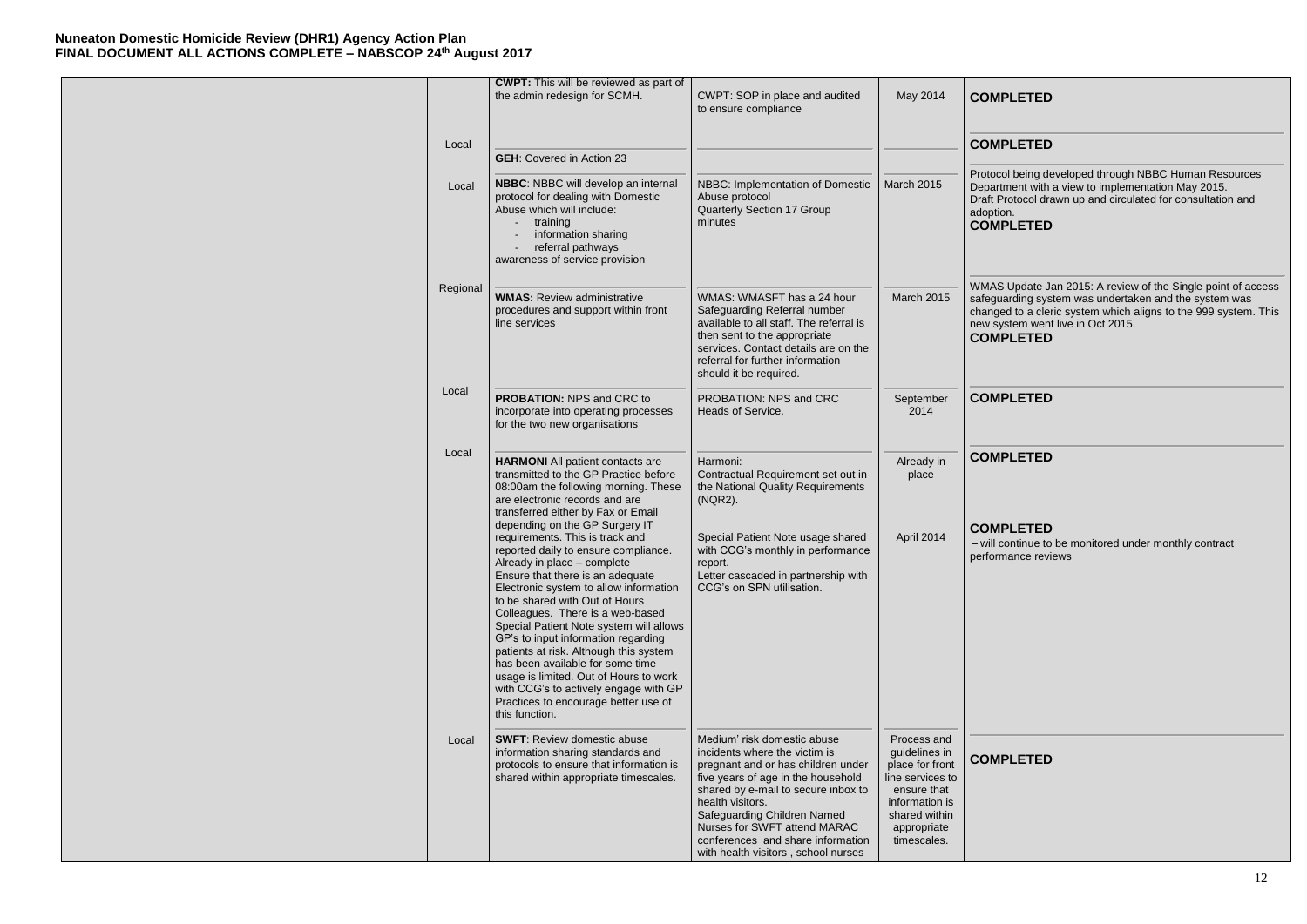### ormation gathered and to be shared **COMPLETED**

MPLETE AS OF APRIL 2014 ON THE WARWICKSHIRE **ERNET SITE & THE PCC.** 

|                                                                                                                      |          |                                                                                                                                                                                                             | and other health professionals if<br>appropriate.                                                                                                                                                                                                                                                                                                                                                                                                                                                             |                   |                                  |
|----------------------------------------------------------------------------------------------------------------------|----------|-------------------------------------------------------------------------------------------------------------------------------------------------------------------------------------------------------------|---------------------------------------------------------------------------------------------------------------------------------------------------------------------------------------------------------------------------------------------------------------------------------------------------------------------------------------------------------------------------------------------------------------------------------------------------------------------------------------------------------------|-------------------|----------------------------------|
|                                                                                                                      | Local    | <b>Children's Services:</b><br>To be shared and reinforced as<br>detailed in actions 36 & 37                                                                                                                | Email to be sent                                                                                                                                                                                                                                                                                                                                                                                                                                                                                              | August 2014       | Info<br>CO                       |
| 28. All agencies include a link to the Warwickshire Against Domestic<br>Abuse website on their safeguarding website. | Local    | POLICE: Review Force, News Portal,<br>SNT and PCC websites for inclusion of<br>a WADA link and if not present arrange<br>for inclusion                                                                      | WADA link included on all relevant<br>Force websites                                                                                                                                                                                                                                                                                                                                                                                                                                                          | April 2014        | COI<br><b>INT</b><br>$_{\rm CO}$ |
|                                                                                                                      | Local    | <b>CWPT:</b> To put Warwickshire Against<br>Domestic Abuse website on CWPT<br>safeguarding website.                                                                                                         | The Warwickshire Against<br>Domestic Abuse website on CWPT<br>safeguarding website.                                                                                                                                                                                                                                                                                                                                                                                                                           | Feb 2014          | <b>CO</b>                        |
|                                                                                                                      | Local    | <b>GEH:</b> Link to be created on both GEH<br>Trust website and Sexual Assault<br><b>Referral Centre website</b>                                                                                            | Link on GEH website                                                                                                                                                                                                                                                                                                                                                                                                                                                                                           | <b>July 2014</b>  | $_{\rm CO}$                      |
|                                                                                                                      | Local    | <b>NBBC:</b> will include the link                                                                                                                                                                          | Details included on the NBBC<br>website                                                                                                                                                                                                                                                                                                                                                                                                                                                                       | April 2014        | CO                               |
|                                                                                                                      | Regional | <b>WMAS:</b> Include a link to the<br>Warwickshire Against Domestic Abuse<br>website on their safeguarding website.                                                                                         | <b>WMAS: Currently WMASFT is</b><br>having a website section build into<br>the intranet site for all staff.<br>Safeguarding will then be included<br>on the external internet site. In the<br>interim Domestic abuse information<br>is on the intranet site which has<br>links to the Department of Health<br>Domestic Violence guidance for<br>employees and employers. A<br>request to add a link to the<br>Warwickshire Against Domestic<br>Abuse website will be made to the<br><b>WMAS IT department</b> | August 2014       | <b>WM</b><br>Safe<br>CO          |
|                                                                                                                      | Local    | <b>PROBATION: CRC to include in</b><br>updated website                                                                                                                                                      | Website in place                                                                                                                                                                                                                                                                                                                                                                                                                                                                                              | September<br>2014 | <b>CO</b>                        |
|                                                                                                                      | Local    | <b>HARMONI:</b> Upload website to Intranet<br>for easy staff access.<br>Upload Website onto the Connect Site<br>- which automatically links to the<br>Adastra system (OOH's Electronic<br>Operating system) | <b>Connect Web links</b>                                                                                                                                                                                                                                                                                                                                                                                                                                                                                      | April 2014        | <b>CO</b>                        |
|                                                                                                                      | Local    | <b>SWFT: Link to the Warwickshire</b><br>Against Domestic Abuse website to be<br>included on SWFT Safeguarding<br>intranet.                                                                                 | Link in placed on SWFT intranet                                                                                                                                                                                                                                                                                                                                                                                                                                                                               | May 2014          | <b>CO</b>                        |

AS Update Jan 2015: This was added to the internal WMAS eguarding site on 20.07.2015 **COMPLETED**

# **COMPLETED**

**COMPLETED –** April 2015

# **COMPLETED**

# **COMPLETED**

# **COMPLETED**

# **COMPLETED**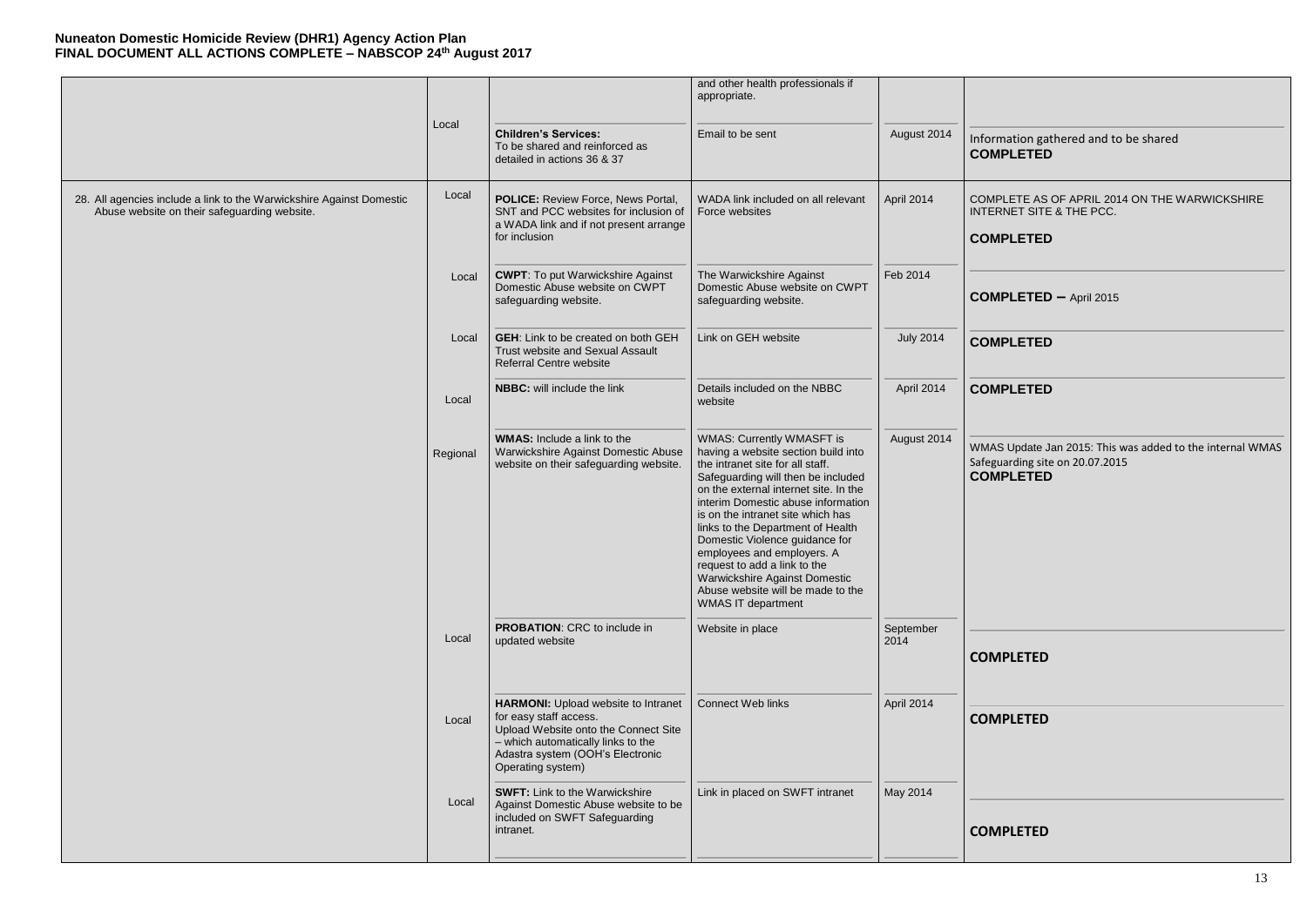# **COMPLETED**

dit sent to all GP's to be completed by the end of April 2014

information was shared with all practices and the audit information shared with the primary care team as part of their formance data for GPs.

### **COMPLETED**

information was shared with all practices and the audit information shared with the primary care team as part of their formance data for GPs.

/ learning from SCR/DHR is now disseminated through the Primary Care Safety Newsletter. **COMPLETED**

dit sent to all GP's to be completed by the end of April 2014.

broval to appoint named GP given.

information was shared with all practices and the audit information shared with the primary care team as part of their formance data for GPs.

|                                                                                                                                                                                                                                                                                                                                                                                                                                                                                                                                                                                                                                                                                                                                                                                                                                                                                                                                                                                                                                                                                                                                                                                                                                          | Local                                                                                 | <b>Children's Services:</b><br>To be shared and reinforced                                                                                                                                                                                             | Email sent                                                                                                        | August 2014                                                                     | Info                                                                |
|------------------------------------------------------------------------------------------------------------------------------------------------------------------------------------------------------------------------------------------------------------------------------------------------------------------------------------------------------------------------------------------------------------------------------------------------------------------------------------------------------------------------------------------------------------------------------------------------------------------------------------------------------------------------------------------------------------------------------------------------------------------------------------------------------------------------------------------------------------------------------------------------------------------------------------------------------------------------------------------------------------------------------------------------------------------------------------------------------------------------------------------------------------------------------------------------------------------------------------------|---------------------------------------------------------------------------------------|--------------------------------------------------------------------------------------------------------------------------------------------------------------------------------------------------------------------------------------------------------|-------------------------------------------------------------------------------------------------------------------|---------------------------------------------------------------------------------|---------------------------------------------------------------------|
| North Warwickshire Clinical Commissioning Group and Local Area Team                                                                                                                                                                                                                                                                                                                                                                                                                                                                                                                                                                                                                                                                                                                                                                                                                                                                                                                                                                                                                                                                                                                                                                      |                                                                                       |                                                                                                                                                                                                                                                        |                                                                                                                   |                                                                                 | CO                                                                  |
|                                                                                                                                                                                                                                                                                                                                                                                                                                                                                                                                                                                                                                                                                                                                                                                                                                                                                                                                                                                                                                                                                                                                                                                                                                          |                                                                                       |                                                                                                                                                                                                                                                        |                                                                                                                   |                                                                                 |                                                                     |
| 29. The CCG and Local Area Team, as the commissioner of primary<br>care services, ensure through their contractual arrangements that<br>all GP practices are aware of, and complying with, guidance<br>published by the Royal College of General Practitioners (RCGP),<br>Identification and Referral to Improve Safety (IRIS) and CAADA on<br>responding to domestic violence                                                                                                                                                                                                                                                                                                                                                                                                                                                                                                                                                                                                                                                                                                                                                                                                                                                           | Regional<br>- Area<br>Team<br>(Arden,<br>Herefords<br>hire and<br>Worcester<br>shire) | RCGP guidance, IRIS and CAADA<br>sent to all GPs and implementation will<br>be reviewed as part of the Domestic<br>Violence audit.                                                                                                                     | Audit letter (March 2014)<br>Audit analysis (May 2014)                                                            | 31 <sup>st</sup> March<br>2014<br>21 <sup>st</sup> May 2014                     | Auc<br>DV<br>info<br>perf<br><b>CO</b>                              |
| 30. The CCG considers commissioning the IRIS project, which is a<br>general practice-based domestic violence and abuse training<br>support and referral programme, based on collaboration between<br>primary care and third sector organisations specialising in domestic<br>violence abuse. The CCG should note that the Department of Health<br>is also funding some roll-out of IRIS through its Innovation,<br>Excellence and Strategic Development (IESD) Fund.                                                                                                                                                                                                                                                                                                                                                                                                                                                                                                                                                                                                                                                                                                                                                                     | Local                                                                                 | Area team to scope whether IRIS<br>project is the appropriate training<br>programme to develop skills around<br>DVA in primary care and make<br>proposal to local GPs                                                                                  | Evidence of scoping and discussion<br>with CCG<br>Acceptance of proposal if benefits<br>identified.               | <b>July 2014</b>                                                                | <b>DV</b><br>info<br>perf<br><b>CO</b>                              |
| 31. The CCG and Local Area Team, as the commissioner of primary<br>care services, disseminates the learning from this DHR to all GP<br>practices within the County and request that GP practices implement<br>the following improvements to their administrative procedures:<br>a. When information in relation to correspondence is added<br>to the electronic records a note of the date the information<br>is received must be made in the record.<br>b. To introduce a flagging system for Domestic Abuse<br>history to be recorded on the electronic record system<br>c. GP practices to consult their Software producer for the<br>GP practice IT system to identify if an update to the<br>electronic records system can be made to enable the<br>system to make automatic links of registered patients by<br>address<br>d. Safeguarding and Domestic Abuse training to be<br>completed by all staff at the primary care practice,<br>including awareness of MARAC process.<br>e. To introduce a system to ensure that unreadable &<br>unclear correspondence received is requested in a<br>legible format from the agency sending correspondence<br>and to escalate concerns if a pattern or theme is spotted<br>with an agency. | Regional<br>- Area<br>Team<br>(Arden,<br>Herefords<br>hire and<br>Worcester<br>shire) | Learning from SCR/DHR will be<br>disseminated through the Primary care<br>safety newsletter.<br>Current practice will be reviewed as<br>part of the DV audit<br>The named GP will hold sessions<br>through the PLT that address the 5<br>areas listed. | Monthly newsletter<br>Audit letter (March 2014)<br>Audit analysis (May 2014)<br>Annual level 3 training June 2014 | April 2014<br>31 <sup>st</sup> March<br>2014<br>21st may 2014<br>30th June 2014 | Any<br>Prin<br>Aud<br>App<br><b>DV</b><br>info<br>perf<br><b>CO</b> |

Information gathered and to be shared

#### **COMPLETED**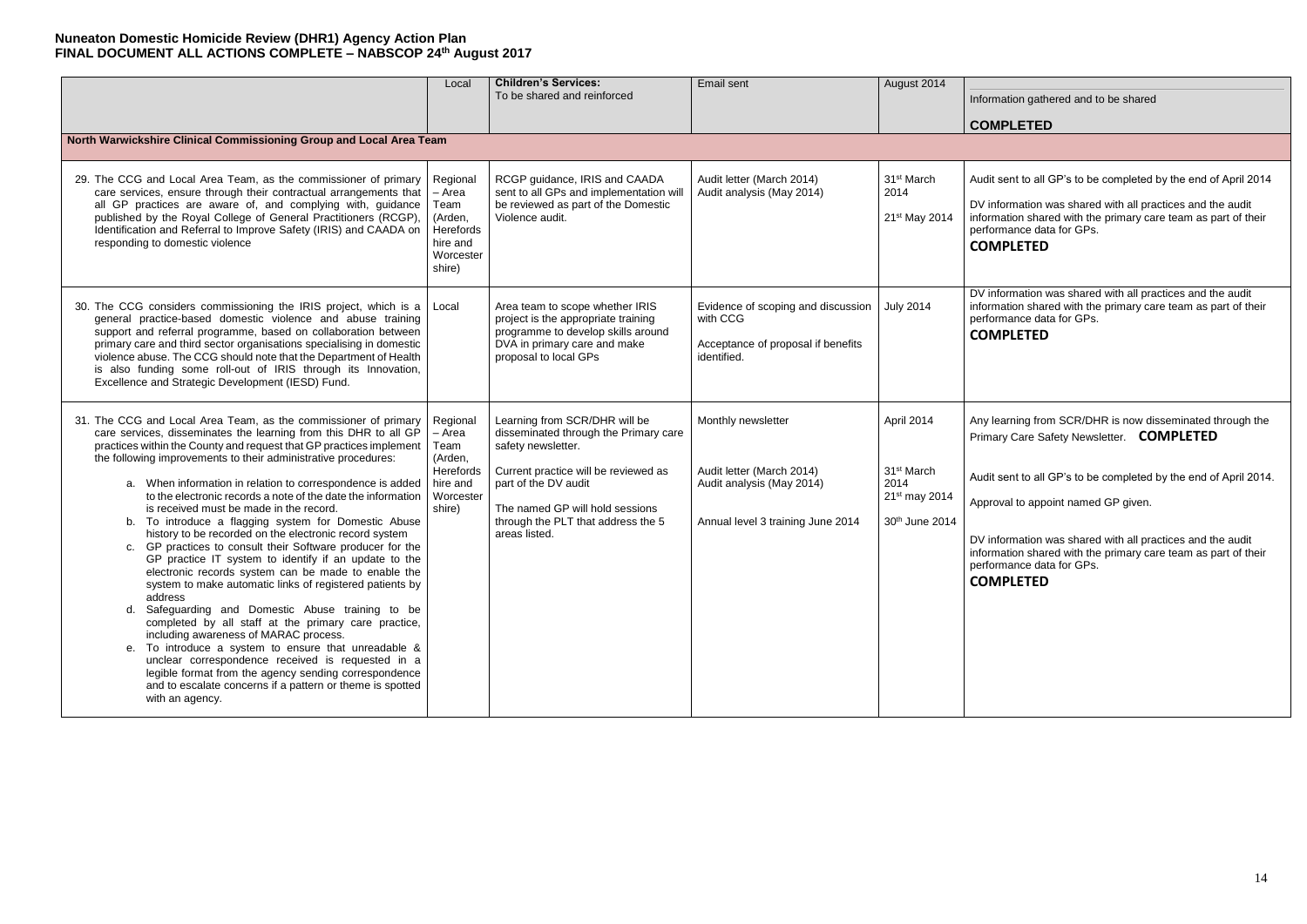Contract Teams have been requested to ensure evidence of Markers of Good Practice Quality Assurance Framework and DA policy for Safeguarding are embedded in the contract for  $4/2015$ 

### **COMPLETED**

| 32. The CCG and Local Area Team, as the commissioners of health<br>put in place measures to improve the sharing of<br>services.<br>information between health agencies around domestic abuse and<br>violence, including:<br>Disseminating the new Code of Practice on Information<br>t.<br>Sharing within the NHS, when this is issued by the<br>Department of Health<br>Focussing specifically on the context of deliberate self-<br>g.<br>harm and other mental health assessments within A & E.<br>Working with NHS providers to improve communication<br>h.<br>between services to highlight potential at risk individuals<br>and families so these cases can possibly be picked up<br>using early warning signs, including links to any "frequent<br>flyer" programmes. This applies in particular to<br>communication across mental health, A & E, GP and<br>substance misuse services.<br>Reducing delays in sending correspondence to GPs<br>İ.<br>especially related to a serious incident such as attempted<br>suicide<br>Improved clarity for the respective agencies of follow up<br>arrangements following an attempted suicide with less<br>reliance on the patient to make contact for follow-up<br>To ensure that reduced staffing services over Christmas<br>k.<br>and New Year or other holiday periods do not negatively<br>impact upon communication to other health and social<br>care agencies | Regional<br>- Area<br>Team<br>(Arden,<br>Herefords<br>hire,<br>Worcester<br>shire) and<br>CCG. | Code of Practice will be sent to all GPs<br>and implementation will be reviewed<br>as part of the DV audit by the Local<br>Area Team<br>CCG will seek assurance from provider<br>organisations that the information<br>sharing pathways are effective.<br>Walk-in centres to put in processes for<br>frequent flyers.<br>Appropriate staffing levels over holiday<br>periods                                                                                                                                                                                                                     | Audit letter (March 2014)<br>Audit analysis (May 2014)<br>Letter acquiring assurance to be<br>sent to all provider organisations.<br>Process in place (March 2014)<br>Standard letter (date as<br>appropriate) | 31 <sup>st</sup> March<br>2014<br>21st May 2014<br>30th June 2014<br>31 <sup>st</sup> March<br>2014<br>Significant<br>holiday dates | Aud<br>To b<br>A st<br>leve<br>DV i<br>infor<br>perf<br>CO |
|----------------------------------------------------------------------------------------------------------------------------------------------------------------------------------------------------------------------------------------------------------------------------------------------------------------------------------------------------------------------------------------------------------------------------------------------------------------------------------------------------------------------------------------------------------------------------------------------------------------------------------------------------------------------------------------------------------------------------------------------------------------------------------------------------------------------------------------------------------------------------------------------------------------------------------------------------------------------------------------------------------------------------------------------------------------------------------------------------------------------------------------------------------------------------------------------------------------------------------------------------------------------------------------------------------------------------------------------------------------------------------------------------------------------|------------------------------------------------------------------------------------------------|--------------------------------------------------------------------------------------------------------------------------------------------------------------------------------------------------------------------------------------------------------------------------------------------------------------------------------------------------------------------------------------------------------------------------------------------------------------------------------------------------------------------------------------------------------------------------------------------------|----------------------------------------------------------------------------------------------------------------------------------------------------------------------------------------------------------------|-------------------------------------------------------------------------------------------------------------------------------------|------------------------------------------------------------|
| 33. That the CCG ensures that all NHS providers have a Domestic<br>Abuse Policy in place as a contractual requirement.                                                                                                                                                                                                                                                                                                                                                                                                                                                                                                                                                                                                                                                                                                                                                                                                                                                                                                                                                                                                                                                                                                                                                                                                                                                                                               | Local -<br>CCG                                                                                 | Coventry and Rugby, Warwickshire<br>North and South Warwickshire CCG<br>contract teams to ensure that Markers<br>of Good practice quality assurance<br>framework for safeguarding are<br>embedded in contract for 2014/2015.<br>This framework specifies a<br>requirement to have in place a policy<br>and procedure for domestic abuse<br>which includes a care pathway which<br>supports staff and is consistent with<br>Domestic abuse / domestic violence<br>and sexual violence strategy, and an<br>audit framework which tests staff<br>knowledge of recognising and<br>responding to DVA. | Evidence of markers of good<br>practice quality assurance<br>framework for safeguarding and DA<br>policy within contracts for<br><b>GEH</b><br><b>CWPT</b><br><b>UHCW</b><br><b>SWFT</b>                       | 31 <sup>st</sup> March<br>2014                                                                                                      | Con<br>Mar<br>polio<br>201<br>$_{\rm CO}$                  |
| 34. The CCG/Local Area Team circulates information about the MARAC<br>process to all GP practices along with the new CAADA Guidance for<br>GPs.                                                                                                                                                                                                                                                                                                                                                                                                                                                                                                                                                                                                                                                                                                                                                                                                                                                                                                                                                                                                                                                                                                                                                                                                                                                                      | Regional<br>- Area<br>Team<br>(Arden,<br>Herefords<br>hire and<br>Worcester<br>shire)          | MARAC processes and CAADA sent<br>to all GPs and implementation will be<br>reviewed as part of the DV audit.                                                                                                                                                                                                                                                                                                                                                                                                                                                                                     | Audit letter (March 2014)<br>Audit analysis (May 2014)                                                                                                                                                         | 31 <sup>st</sup> March<br>2014<br>21 <sup>st</sup> May 2014                                                                         | Aud<br><b>DV</b><br>infor<br>perf<br>CO                    |
| 35. The CCG, through the Health Panel, takes action to improve<br>awareness of domestic abuse at a senior management level to<br>ensure better leadership and cultural change across organisations.<br>This could be linked to implementing the NICE guidance which is<br>due to be published in February 2014 and should include embedding                                                                                                                                                                                                                                                                                                                                                                                                                                                                                                                                                                                                                                                                                                                                                                                                                                                                                                                                                                                                                                                                          | Regional<br>- Area<br>Team<br>(Arden,<br>Herefords                                             | Code of Practice will be sent to all GPs<br>and implementation will be reviewed<br>as part of the DV audit by the Local<br>Area Team                                                                                                                                                                                                                                                                                                                                                                                                                                                             | This recommendation has been put<br>forward to the Work Force<br>Development Sub Committee of the<br><b>Warwickshire Safeguarding Adults</b><br>Board and is now on the agenda.                                | <b>March 2015</b>                                                                                                                   | To t<br>Con<br>$9th$ $\prime$                              |

dit sent to all GP's to be completed by the end of April 2014

be discussed with the Walk-in centre managers.

tandard reminder letter is sent to all practices and staffing els monitored.

information was shared with all practices and the audit irmation shared with the primary care team as part of their formance data for GPs.

# **COMPLETED**

dit sent to all GP'S to be completed by the end of April 2014

information was shared with all practices and the audit information shared with the primary care team as part of their formance data for GPs.

# **COMPLETED**

be discussed at the next Work Force Development Sub mmittee on April 2014.